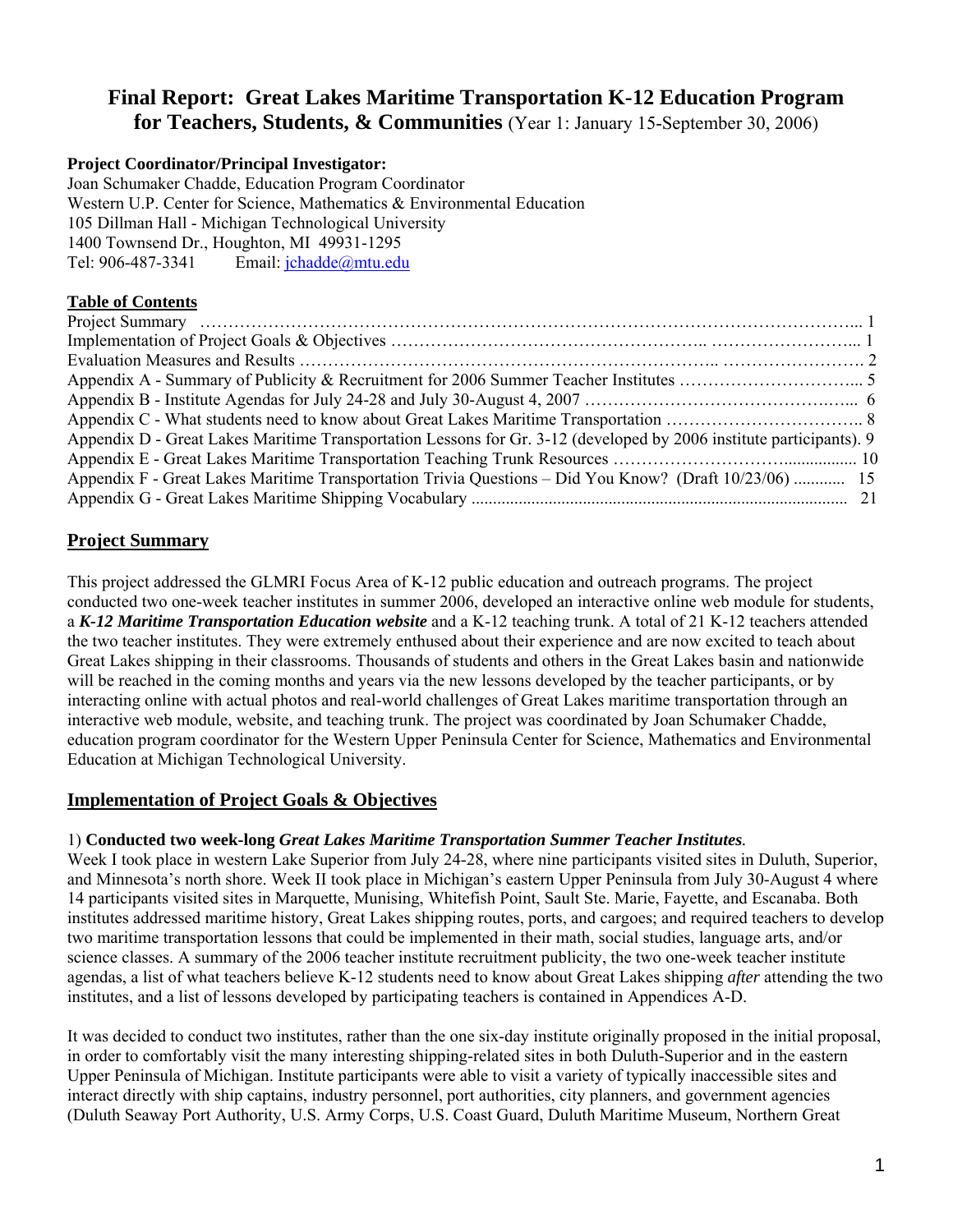Lakes Visitor Center, Marquette city planning and economic development office, Whitefish Point Lighthouse and Museum, and the Soo Locks).

Teacher participants were able to earn two graduate credits from Michigan Technological University for their work before, during, and after each Institute. They developed nearly 40 lesson plans that will be posted on the *K-12 Maritime Transportation Education website.* The best lessons will become part of the *Great Lakes Maritime Transportation Educators Guide* proposed for development in Year 2. One institute participant developed draft text for a potential children's book, *"F is for Freighter: An ABC book of Great Lakes Shipping."* Opportunities for publishing the book will be explored.

Institute participants paid a total of \$250 for the 5-day institute which included all lodging and transportation expenses, 2 MTU graduate credits, most meals, and entrance fees. In addition, participants received informational packets, NOAA Great Lakes map, and a CD of the presentations made by most presenters, and photos.

Recruitment for the 2007 teacher institute has already begun and will incorporate suggestions received from 2006 participants who recommended making presentations at science and social studies conferences in Michigan, Wisconsin, and Minnesota, as well as, articles in professional organizations' newsletters, and their word of mouth contacts to colleagues.

# 2) **Developed** *web module* **on Great Lakes Maritime Transportation.** <http://techalive.mtu.edu/glmri/index.htm>

The development of this interactive web module was coordinated by Dr. Marty Auer, Professor of Civil & Environmental Engineering at Michigan Technological University, who cost-shared his time. The content of the module was developed by MTU graduate student, Heidi Steudel, and animations were provided by Sue Hill. Some of the topics to be included are: comparing Great Lakes shipping to alternate transportation systems, shipping routes, cargoes, lock systems, and more, etc. The web module will be beta-tested by students before being finalized. The module is hosted on the Michigan Tech Alive website (<http://techalive.mtu.edu/glmri/index.htm>) but will be linked from the GLMRI website.

#### 3) **Developed new** *K-12 Maritime Transportation Education website*

#### [http://wupcenter.mtu.edu/education/great\\_lakes\\_maritime/index.htm](http://wupcenter.mtu.edu/education/great_lakes_maritime/index.htm)

This new website will serve as a resource for educators. The website is hosted on the Western U.P. Center for Science, Mathematics and Environmental Education's website at Michigan Technological University and will be linked to GLMRI's website. The website will serve as a clearinghouse for teaching resources. Lessons developed by teacher participants in the summer institutes, links, photos, powerpoint presentations, a *Did You Know Quiz on Great Lakes Shipping* (see Appendix F), glossary of shipping terms (see Appendix G), and descriptions of suggested shippingrelated field trip destinations are just some of the items to be included on the website that will be helpful to both formal and non-formal educators. Maritime experts and organizations are also invited to make contributions to the website.

#### 4) **Developed** *a Great Lakes Maritime Transportation teaching trunk*

The trunk is designed for upper elementary and middle school classrooms and provides a wide variety of resources for teaching about Great Lakes shipping, including sample cargo, such as iron ore (taconite) pellets, coal, salt, limestone, sand; models of "lakers;" a 12'x14' cloth floor map of the Great Lakes watershed showing major shipping ports, ten children's books, ten videos, and a half-dozen curricula on Great Lakes shipping. The trunk may be checked out for two week periods and will be shipped via UPS. Interested educators may contact Loret Roberts at the Western U.P. Center for Science, Mathematics and Environmental Education (Tel: 906-482-0331 or [loret@copperisd.org](mailto:loret@copperisd.org)) to reserve the trunk. Borrowers are responsible for returning the trunk. After piloting the trunk for one year, we will make modifications to enhance its usefulness to teachers, and funding can be sought to replicate the trunk for use throughout MI, WI, and MN. In Michigan, the trunks can be disseminated by the network of 33 math/science centers throughout the state. A list of trunk resources is included in Appendix E of this report.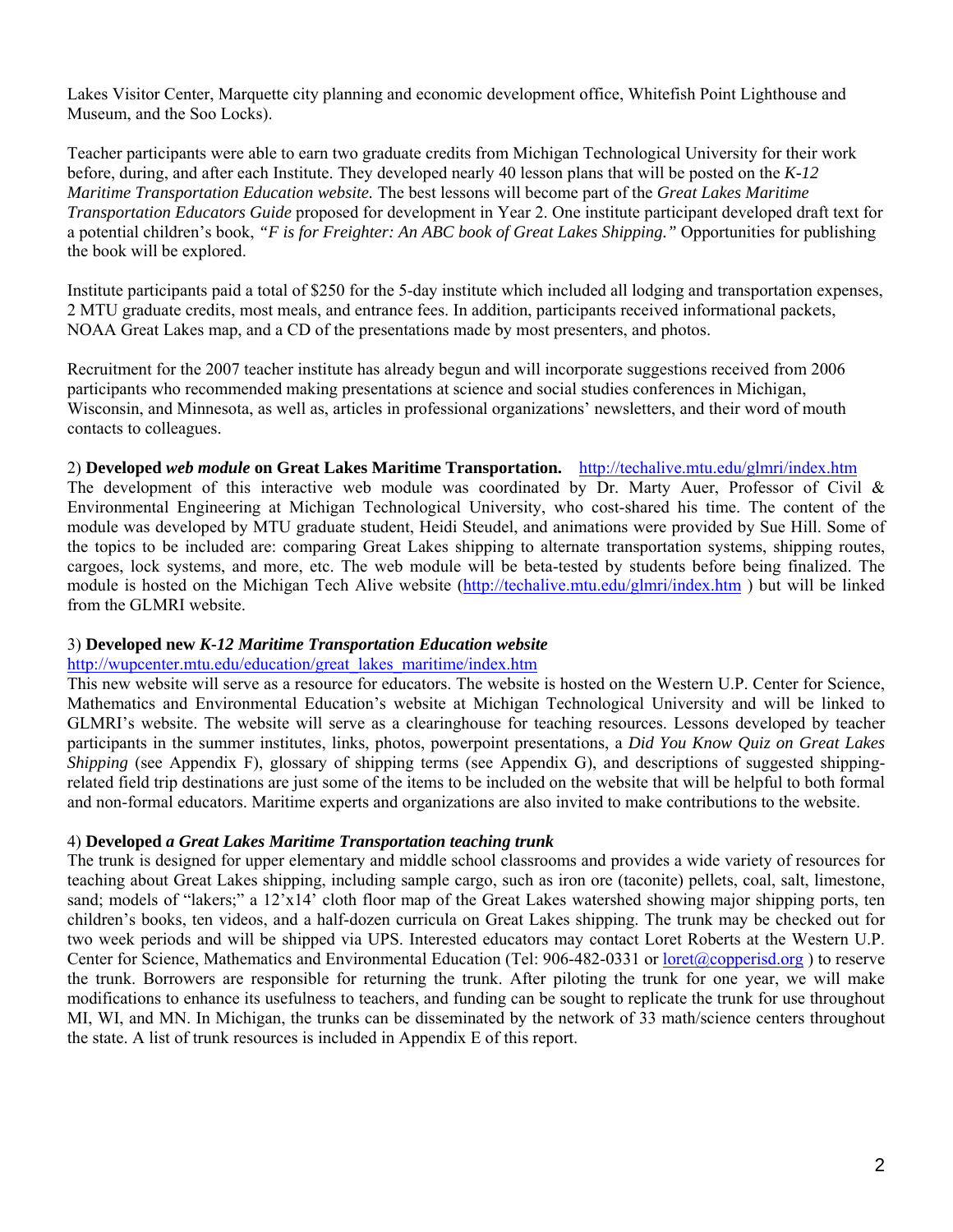# **Evaluation Measures and Results**

To evaluate overall project success, several evaluation measures were gathered. Teacher participants completed a course evaluation following each summer institute that will be used to improve future institutes. Significant findings from the teacher institute evaluation form are listed below.

**(1) The pre-course reading**, *Great Lakes Marine Transportation System* white paper prepared for the Midwest Freight Corridor Study by Dr. Richard Stewart, co-director of the Great Lakes Maritime Research Institute, was considered extremely helpful by all participants.

#### **(2) Teachers identified the best dates for scheduling summer teacher institutes:**

Last 2 weeks of June - 2  $July - 9$ First 2 weeks of August - 5 Last 2 weeks of August - 0

**(3) Teachers identified useful incentives to encourage attendance at the institute?** (17 responses)

Dates were convenient - 9 Inexpensive cost - 14 Opportunity to earn credits - 12 Topic of interest - 14 (Other: MTU classes are fun.)

# **(4) Teachers made suggestions for teacher recruitment for next summer's institute:**

Conference presentation - 3 Word of mouth recruitment - 8 Write an article for an education journal - 2 Write an article for your school newsletter - 2 Post info on your school's website - 3 Write an article for an organizational newsletter - 1

Other evaluation comments:

- Keeping the quality high and cost low.
- You supplied everything we could ask for: grad credit, room and board, and free admission to very cool sites.
- Encourage teachers to bring colleagues from the same school district to the institute so they can work together after the institute.
- Presentations at annual state social studies conferences.
- Make these institute classes part of a "planned program" for State of Michigan teacher certification. The credits aren't that useful if you don't already have your permanent teacher certification.

#### **(5) What teachers' enjoyed most about the institutes:**

Overwhelmingly, teachers enjoyed the opportunity to see and do things that would typically not be accessible to them traveling on their own, i.e. industrial port facilities, Cleveland Cliffs iron ore mine, Army Corps of Engineers, Soo locks underground tour, and access to the experts and specialists. Specific responses from each week are shown below:

Week I:

- There are too many to name! The more hands-on, the more I enjoyed it.
- I am impressed with the wide variety of site explorations that included all the facets of the shipping industry from the arrival of goods by rail and the safety processes of the port to the shipping of those goods to other GL ports and global destinations. I was able to do this with my friend and meet a new network of professional friends.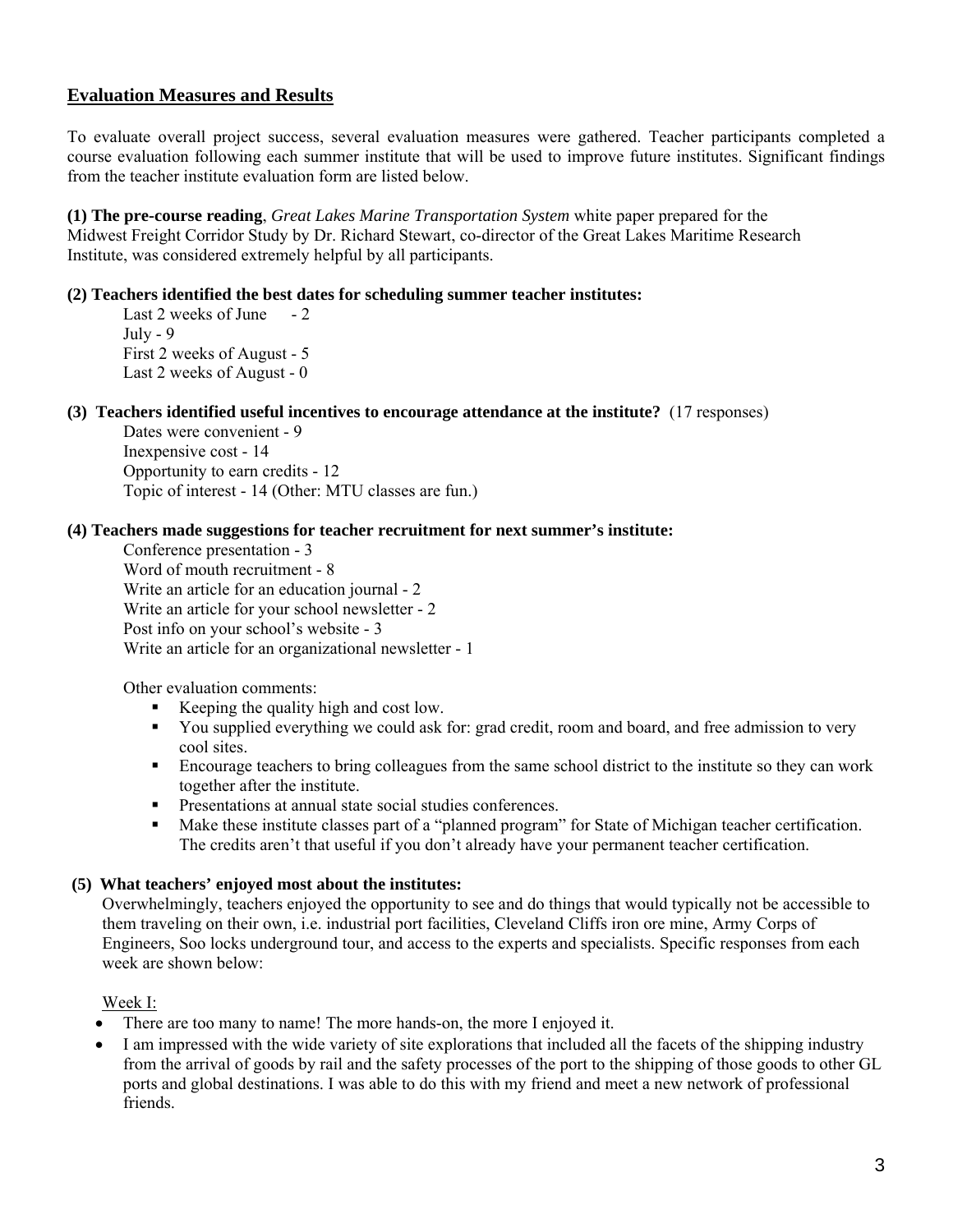- I loved being treated like an honored and important guest. We were privileged to see so many interesting sites in a way we would never have on our own. Teachers rarely are treated so well. Everyone was so interested in our ideas and input. It was a really good and positive experience.
- Being able to go to the port terminals and other sites like the lighthouse, instead of being lectured to in a classroom!
- Becoming aware of the transportation issue. Our sessions at the Duluth Port Authority were very interesting and helpful, and the Port Authority representative did a great job narrating the harbor tour.

# Week 2:

- Whitefish Point (3)
- Touring the Cleveland Cliffs Mine and learning how iron-ore gets processed and shipped. (3)
- I also was fascinated by the Soo Locks tour (by the U.S. Army Corps) behind the scenes  $(8)$
- As a history teacher, I enjoyed the Whitefish Point museum and Fayette. (2)
- The Army Corps of Engineers was awesome.
- Visiting many places where you normally couldn't go. i.e. Soo Locks tour, Coast Guard Facility tour, (Cleveland Cliffs) iron ore mine, personal presentations at Marquette, Escanaba
- Soo Locks Boat Tour  $(2)$
- Walking under the Poe Lock!
- **I** liked all of it!
- Coast Guard facility Vessel Traffic Service (2)

#### (6) **Ways to improve the content or schedule of the teacher institutes for next year.**

# Week 1:

- **Provide time to reflect with other teachers in the institute.** Lots of info has been given to us throughout the week and we need time to process it all!
- Include a daily roundtable discussion at the conclusion of each day with all members participating.
- A meeting site is a necessary component in building a community of the learners and professional collegiality. The meeting site would provide a gathering place to review, discuss, answer questions, or give direction to the entire group daily.
- Be sure to have a course overview at the beginning of the institute.
- Have internet access and a resource room available at UMD.

# Week 2:

- Week 2 tied in nicely with the first week. I would not recommend taking one week without the other. However, doing both weeks really wore me out physically.
- Maybe state that the class is "Shipping and Industry" or "Transportation and Industry," as we did both.
- Start at 9 and end at 5 each day with discussions at 7:30-8:30 at breakfast and 6:30-7:30 at dinners. Discussions should count as class time. Keep focus on shipping. Eliminate Sault Edison/Pictured Rocks.
- Leave out the paper mill tour and try to get a tour of a limestone quarry at Gulliver or Cedarville in U.P.
- Build in small group discussion time, do not always require whole group time, build on journal reflection time, and build in lesson planning time. End by 9:00 pm daily!
- Start class on Sunday evening for course overview.

The following additional evaluation information will be gathered over the 2006-07 school year and will be included in Year Two's report:

- ♦ Teacher feedback following implementation of newly developed lessons in their classroom and the mastery of learning objectives by their students.
- ♦ Teachers' and students' assessment of the new interactive web module on Great Lakes shipping.
- Teachers feedback on the usefulness of the Great Lakes Maritime Transportation teaching trunk, and records on the frequency of its use and teachers' comments and suggestions.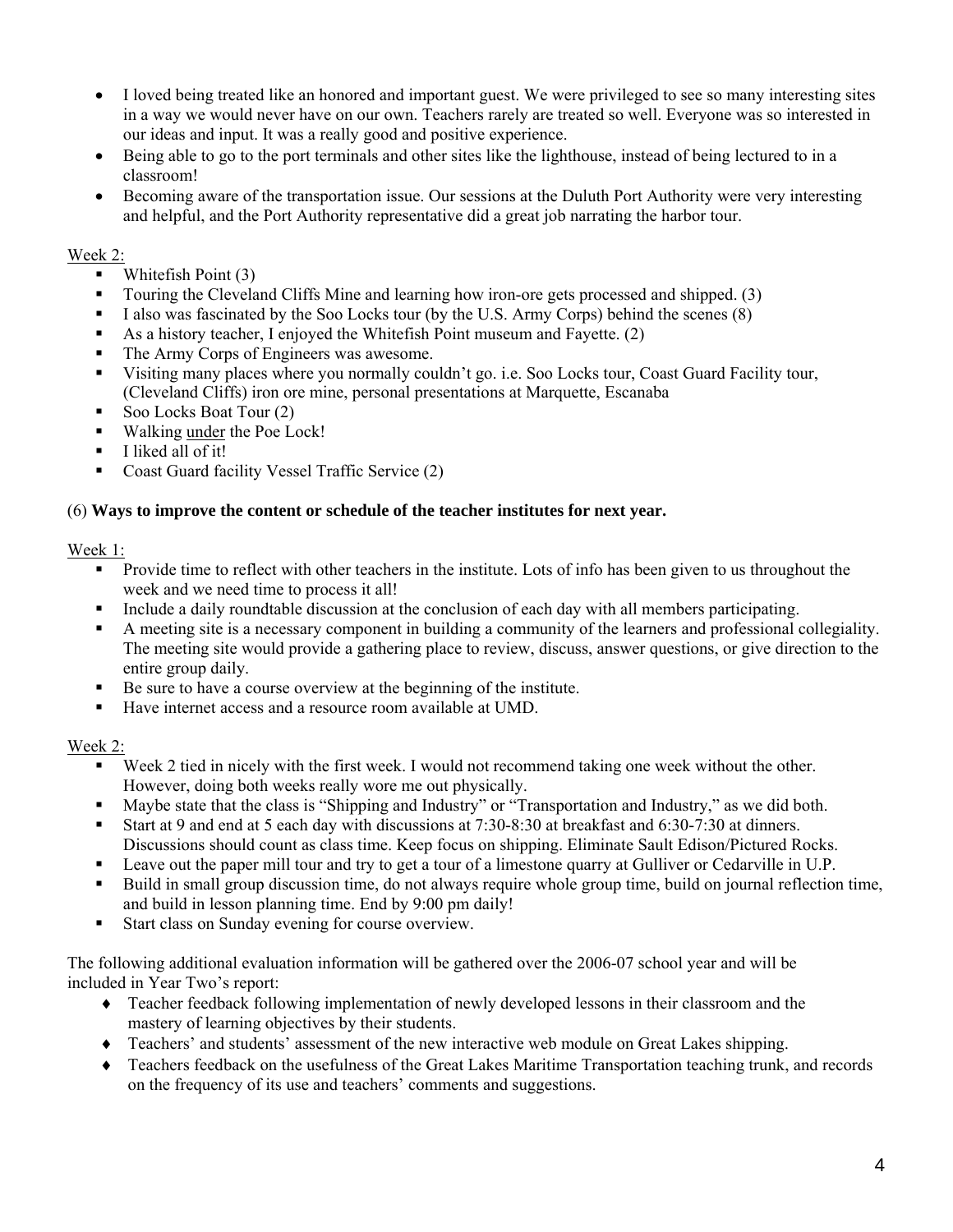# **Appendix A**

# **Summary of Publicity & Recruitment for 2006 Summer Teacher Institutes**

### **MICHIGAN**

- ♦ Michigan Science Teachers' Association (MSTA) list-serve [sue@ucia2.com](mailto:sue@ucia2.com)
- ♦ Michigan *Building A Presence for Teachers* list-serve [larwad@charter.net](mailto:larwad@charter.net)
- ♦ Email to 1,000+ past MTU teacher workshop/institute participants (2001-2006)
- Resource agencies  $\&$  organizations: conservation districts, county extension offices
- ♦ Michigan DEQ statewide Environmental Education website <http://www.michigan.gov/deq/>
- ♦ U.P. Environmental Educators website
- ♦ Michigan Earth Science Teachers' Association (MESTA) website <http://www.mestarocks.org/>
- ♦ Michigan Math & Science Centers list-serve
- ♦ Michigan Project Wild list-serve [elshoff@msue.msu.edu](mailto:elshoff@msue.msu.edu)
- $\blacklozenge$  Michigan Project WET list-serve vail $\lbrack \partial g \rbrack$ vsu.edu
- ♦ Michigan Project Learning Tree list-serve [kfischer@binderparkzoo.org](mailto:kfischer@binderparkzoo.org)
- ♦ Michigan Association of Environmental & Outdoor Educators (MAEOE) list-serve and online calendar
- ♦ Michigan Teacher Network list-serve for MI educational institutions and organizations
- ♦ NMU Seaborg Center list-serve of teachers

#### **WISCONSIN**

- ♦ Wisconsin Assn of Environmental Educators (WAEE) [waee@uwsp.edu](mailto:waee@uwsp.edu) and annual conference Oct. 25-27.
- ♦ Wisconsin Education Association Council (WEAC) <http://www.weac.org/>
- ♦ Wisconsin Center for Environmental Education UW-Stevens Point [www.uwsp.edu/cnr/leaf/sf](http://www.uwsp.edu/cnr/leaf/sf)
- ♦ Midwest Lakes Policy Center [www.midwestlakes.org](http://www.midwestlakes.org/)

# **MINNESOTA**

- ◆ Minnesota SEEK website [seek@moea.state.mn.us](mailto:seek@moea.state.mn.us) or mnseek.net
- ♦ University of Minnesota Duluth
- MN Association for Environmental Education [maeeinfo@naaee.org](mailto:maeeinfo@naaee.org)
- ♦ Great Lakes Aquarium (Dave Schaeffer) [education@glaquarium.org](mailto:education@glaquarium.org)
- ♦ Minnesota Science Teachers Association (MnSTA)

#### **REGIONAL**

♦ Great Lakes States Seagrant coordinators: Jim Luebner, WI Seagrant; Cynthia Hagley & Marie Zhuikov, MN Seagrant, and Steve Stewart, MI Seagrant.

#### **NATIONAL**

North American Assn for Environmental Education national conference in St. Paul, MN, Oct. 11-14, 2006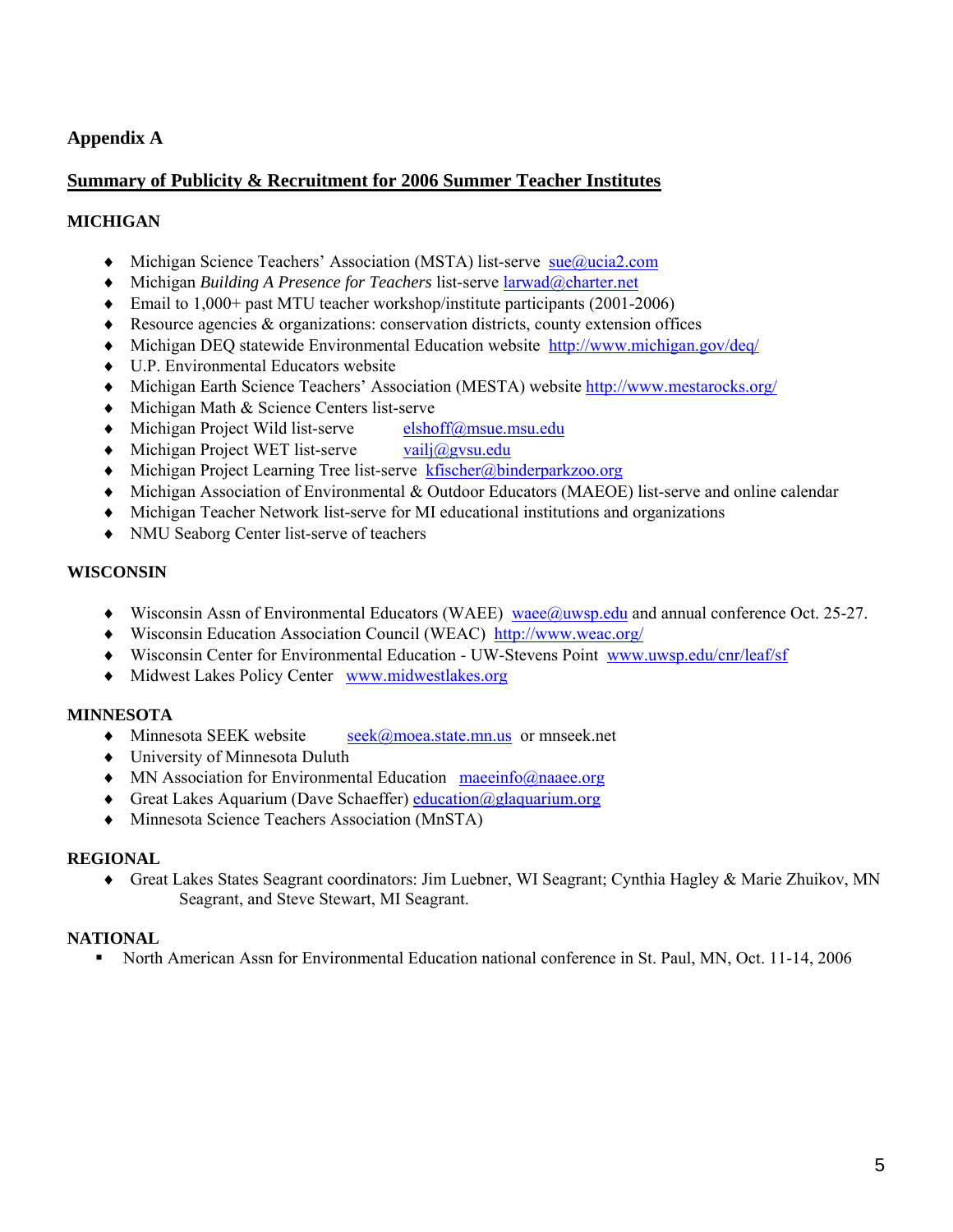# **Appendix B**

#### **Great Lakes Maritime Transportation Teacher Institute Week 1: July 24-28, 2006** (west end of Lake Superior)

#### **Monday, July 24 – Houghton, MI to Duluth, MN**

8 am (EST) – Meet at Michigan Tech University in Houghton (Wadsworth Hall) 8:30 am – Load van and depart. 10 am (CST) - **Northern Great Lakes Visitor Center** in Ashland, WI Noon - Course overview, course requirements, and schedule 2 pm - Tour **Coast Guard facility** in Duluth 5:30 pm – Dinner 7-9 pm - **Lake Superior Maritime Visitor Center & Museum**

#### **Tuesday, July 25 – Duluth, MN**

8:30 am - Overview of Shipping on the Great Lakes by **Duluth Port Authority** 11:30-2 pm – **Duluth-Superior Harbor Tour** & lunch aboard *Vista Queen* from Barker's Island in Superior, WI 3-4:30 pm – Tour of **S.S. William A. Irvin** freighter and museum 5:30-6:30 pm Dinner 7-9 pm – visit Great Lakes Aquarium

#### **Wed., July 26 – Duluth & Two Harbors, MN**

9:00 am – **Canadian National ore docks** in Two Harbors 10:30 am - *Edna G.* **tugboat** tour Noon – Lunch 2-5 pm - **Split Rock lighthouse** tour 6:30 pm Dinner

#### **Thursday, July 27 – Superior, WI**

9-11:30 am - **Midwest Energy Coal transition point** Noon - Lunch 2-4 p.m. - Tour **Burlington Northern Santa Fe No. 5 Taconite Facility** (BNSF Ore Docks) in Superior, WI 4:30 – 6:00 pm – *Balancing Social, Economic and Environmental Aspects of Shipping on the Great Lakes* by Dr. Stewart, co-director, GLMRI 7-9 pm – Banquet

#### **Friday, July 28 – Duluth, MN to Houghton, MI**

9-11:30 am (CST) – Tour of **Lake Superior Warehousing Co.** and **Murphy Oil** in Duluth Noon – Lunch  $\&$  group discussion:

o *What are the "big ideas" regarding Great Lakes shipping that your students need to know?*  o *How can you best interest and effectively teach these "big ideas" to your students?*  12:30 pm (CST) - depart for Houghton, class ends 5 pm – arrive Houghton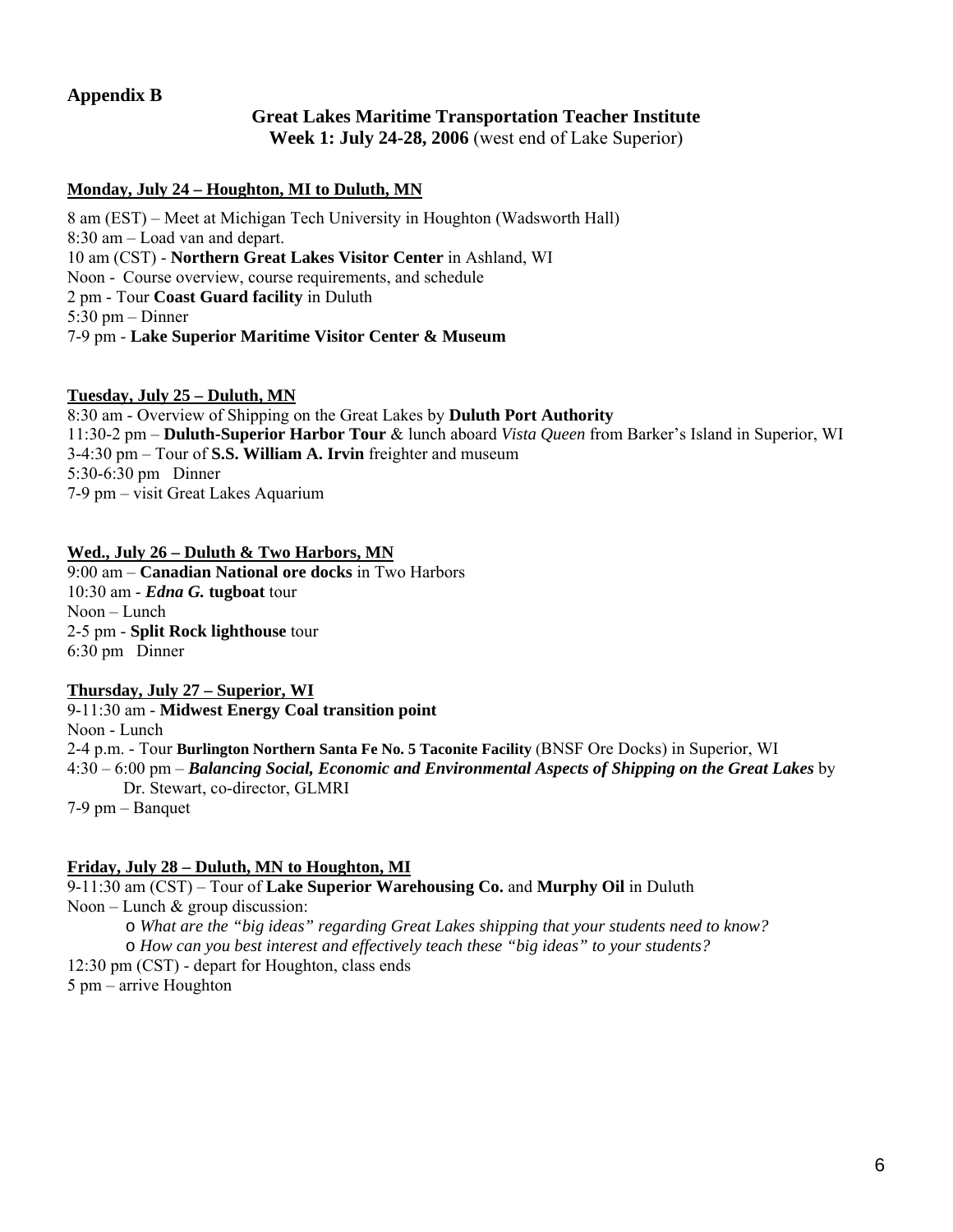# **Appendix B**

# **Great Lakes Maritime Transportation Teacher Institute**

**Week 2: Monday-Friday, July 31-Aug. 4, 2006** (eastern U.P. Michigan)

# **Monday, July 31 (Houghton to Munising, MI)**

8:00 am – Meet at Wadsworth Residence Hall at Michigan Tech in Houghton

8:30 am – Depart MTU

- 10:30 am Tour **Cleveland Cliffs' Tilden Iron Mine & Taconite facility** with Dale Hemmila, District Mgr.
- 1:30 pm Lunch in Harbor Park (Marquette)
- 2 pm Overview of **City of Marquette's Harbor & Economic Development Plan** with: Fred Stonehouse, historian, author & Chair of Marquette's Harbor Advisory Committee Sandy Gayk, Director of Community Development for the City of Marquette
- 6:15 pm **Pictured Rocks National Park Boat Tour** & group discussion
- 9:00 pm Course overview, schedule, and course requirements
- 10:00 pm Overnight at Sunset Motel on Munising Bay

# **Tuesday, August 1 (Munising to Sault Ste Marie, MI)**

7:30 am – Breakfast 9 am – Depart Munising 11 am - **Whitefish Pt Shipwreck Museum** Noon - Lunch 1 pm – Drive to Sault Ste. Marie 2:45-5 pm - **Soo Locks Boat tour** 6:00 pm – Dinner & group discussion 7:30 pm - **Soo Locks Visitor Center** (on your own) 9 pm – Overnight at (Ramada) Ojibway Hotel in Sault Ste. Marie, MI

# **Wednesday, August 2 (Sault Ste Marie, MI)**

8:00 am – **U.S. Army Corps of Engineers tour of Soo Locks** (water levels, dredging, lock operation, homeland security) with Al Klein, Area Engineer

- 10:00 **U.S. Coast Guard Vessel Traffic Service**
- Noon Lunch
- 1 pm Tour **Edison Sault Electric Co. low-head hydroelectric plant & power canal**
- 2 pm Tour of **Valley Camp freighter museum**
- 3 pm Tour on your own: **Tower of History Lookout and River of History Museum**
- 7 pm Dinner on your own
- 9 pm Overnight at (Ramada) Ojibway Hotel in Sault Ste. Marie, MI

# **Thursday, August 3 (Sault Ste Marie, MI to Escanaba)**

8:30-10:00 am - Tour of **St. Mary's Paper Mill** in Sault Ste. Marie, ON

- Noon Lunch & drive 2.5 hrs to Fayette State Park
- 3 pm Tour of historic **Fayette State Park** (former iron smelting site)
- 6 pm Drive to Escanaba
- 7 pm Dinner & group discussion
- 9 pm Overnight at House of Ludington Hotel in Escanaba

# **Friday, August 4 (Escanaba to Houghton, MI)**

8:00 am *Economics of Great Lakes Shipping* **by Capt. Mark Phillips, Great Lakes Maritime Academy**  10:30 am - *City of Escanaba Port Expansion plan & harbor tour* by Doug Terry, Escanaba City Manager Noon – Lunch  $\&$  group discussion:

o *What are the "big ideas" regarding Great Lakes shipping that your students need to know?* 

o *How can you best interest and effectively teach these "big ideas" to your students?* 

2:00 pm – Course ends. Depart for Marquette & Houghton.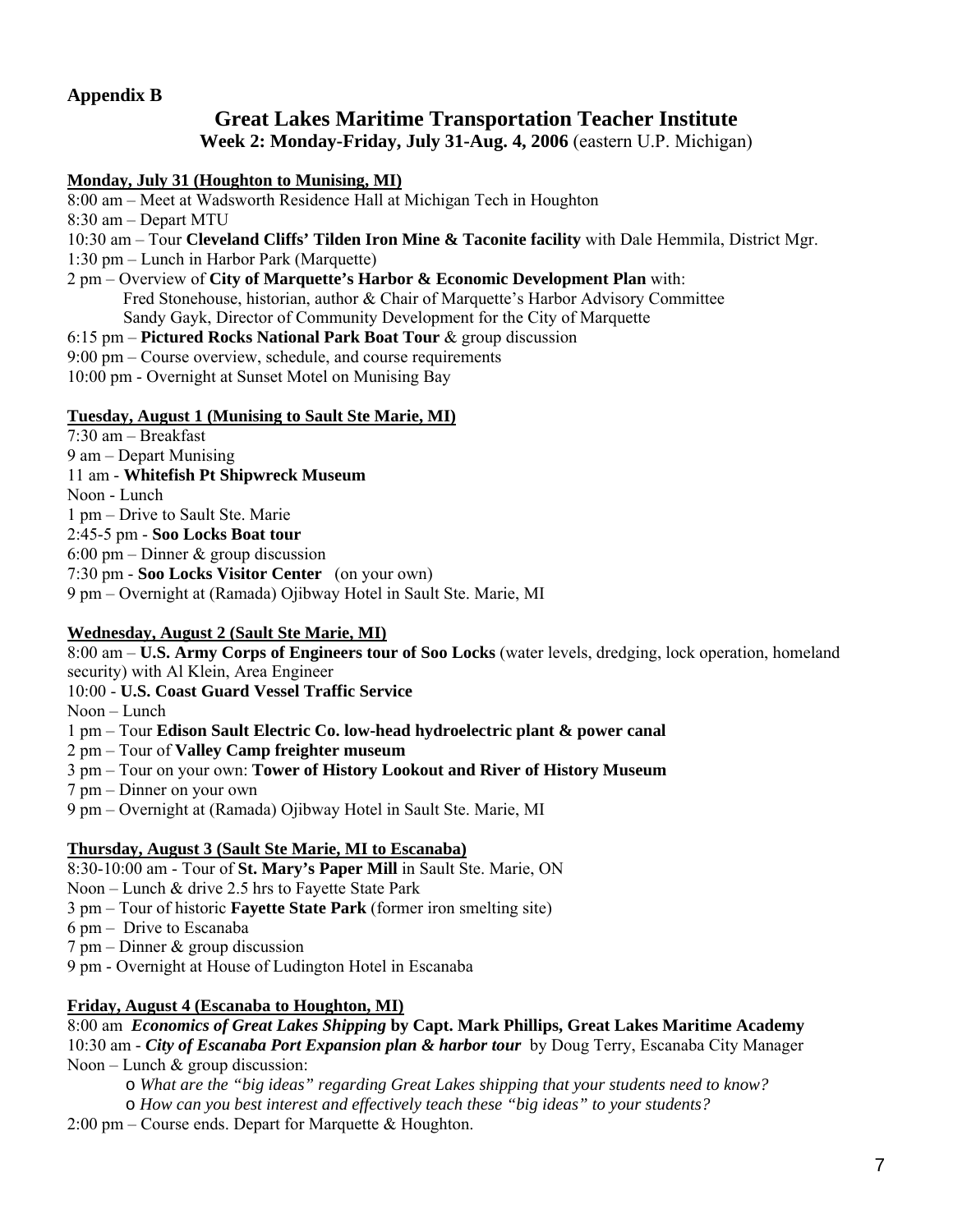# **Appendix C**

# **Great Lakes Maritime Transportation Teacher Institute**

# *What students need to know about Great Lakes Maritime Transportation: A Summary of Participants' Responses following the 2006 Summer Teacher Institute*

# **Economics**

- What ships on the Great Lakes carry and why.
- How the cost, efficiency, and environmental impacts of Great Lakes shipping compares to other forms of transportation, such as rail and truck. (6)
- How natural resources are moved and used around the Great Lakes.
- How natural resources use and the regional and U.S. economy are dependent upon Great Lakes shipping. (3)
- The critical importance of the Poe lock (at the Soo locks) linking Lake Superior shipping to the lower Great Lakes.
- Connection between Great Lakes shipping and meeting global needs for goods.
- Gentrification of harbors and shipping can co-exist, i.e. Duluth
- How technological changes have affected harbor communities.
- That iron ore is shipped from northern MN and northern Michigan to Detroit, Gary, Cleveland, and other ports to make steel which we all use in our everyday lives.
- The variety of transportation systems used in the mining process.
- How technological advances in ship design, loading/unloading, navigation, and safety have helped Great Lakes shipping.
- The many and varied career opportunities related to Great Lakes shipping that are available, pay well, and require a variety of skills and post-secondary education/training.

### **Great Lakes Environmental Protection**

- The role of ballast water management in helping to reduce invasive species entry and spread in the Great Lakes.
- How invasive species were introduced and spread throughout the Great Lakes, and control methods for reducing their impacts and their continued spread.
- That Great Lakes shipping is environmentally safe (good for the environment) and that U.S. Coast Guard and Army Corps of Engineers and shipping industry do a very good job of protecting our Great Lakes. (2)

#### **Physical Science**

- How locks work between two water bodies of different elevation, and why locks are important. (2)
- How physical principles of balance and momentum affect shipping.

#### **History**

- History of Great Lakes shipping from the fur trade, to the industrial revolution, to present-day shipping.
- How shipping has affected life in Michigan and other Great Lakes states.
- Great Lakes shipwreck stories, i.e. the Edmund Fitzgerald, so they understand the perils of the Great Lakes.

#### **Great Lakes Geography**

Major shipping routes and ports on the Great Lakes from the St. Lawrence Seaway to Duluth.

# **Mathematics**

■ How mathematics is used in navigation.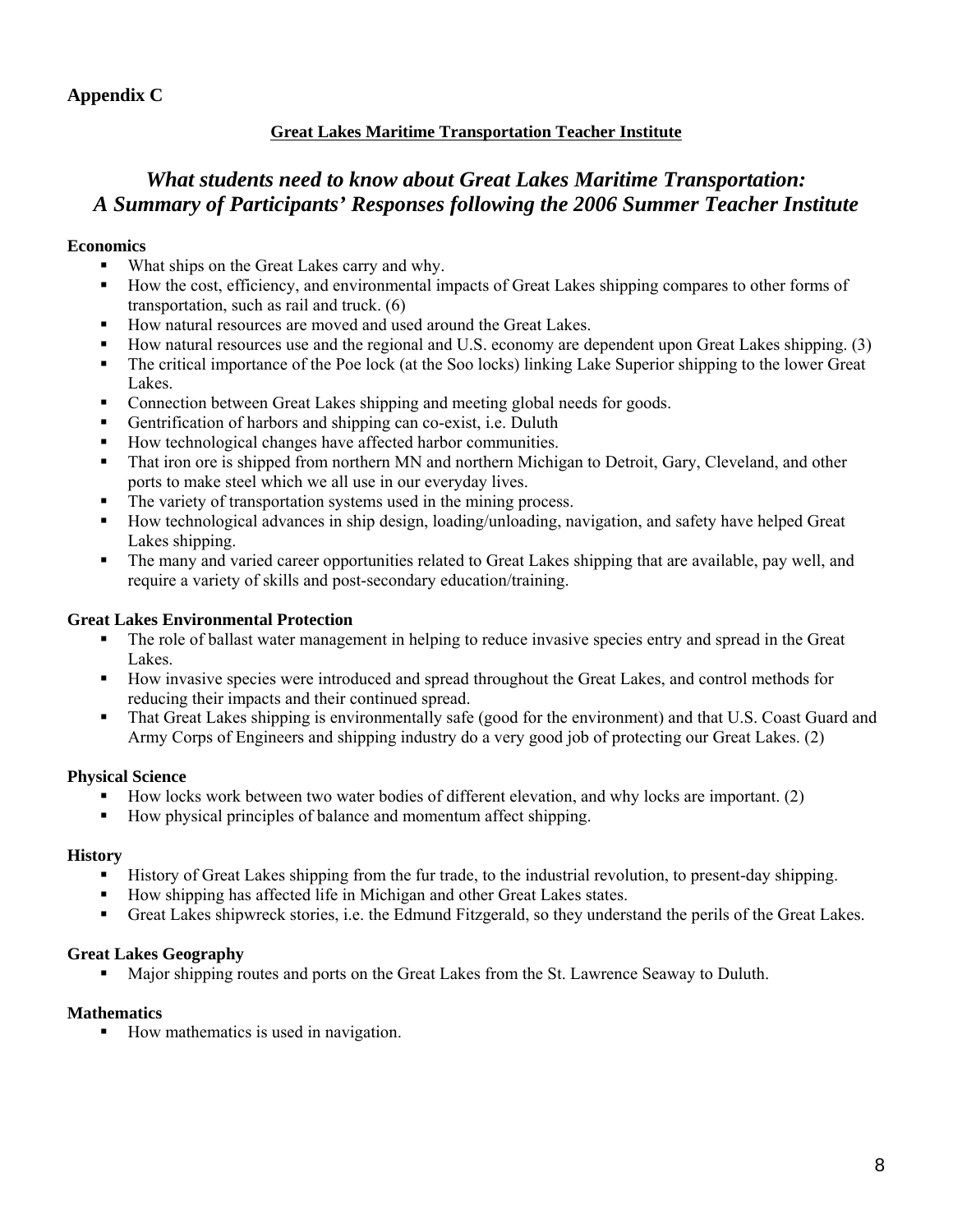# **Great Lakes Maritime Transportation Lessons for Gr. 3-12**

(Mathematics, Language Arts/Reading, Social Studies, Science)

### **Developed by Participants in the 2006 Great Lakes Maritime Transportation Summer Teacher Institute sponsored by the Great Lakes Maritime Research Institute** [\(www.glmri.org](http://www.glmri.org/) )

- 1. Great Lakes Shipping Calamities & The Story of the Edmund Fitzgerald (4 lessons) By Judi Vittito and Dan Kust, Northfield Middle School (MN)
- 2. How Will You Get Your Iron Ore to Market?
- 3. Boat Building 101: How Can a Ship Carry All That Cargo and Still Float?
- 4. Lighthouses: Guardians of Ships
- 5. Hazards of Shipping By Craig Croone, Northfield Middle School (MN)
- 6. Shipping and the Lake Erie Water Snake
- 7. Lake Erie Water Snake and the Round Goby By Lisa Bircher, East Palestine High School (OH)
- 8. How Is Iron Ore Mined?
- 9. How to Remodel a Harbor By Kelly Bolen, Grosse Pointe Schools (MI)
- 10. Pellets, Ships & Cars
- 11. What Happened to Fayette? By Susan Howey, Trombly Elementary, Grosse Pointe Schools (MI)
- 12. Great Lakes Geology and the Necessity of Locks By Margaux Parino, Assabet Valley Collaborative Alternative High School (MA)
- 13. Ship to Shore Communication
- 14. Writing a Friendly Letter to the Ship's Crew By Robert Palmer, Grosse Pointe Schools (MI)
- 15. Portage Canal Navigation
- 16. To Ship or Not to Ship: A Comparison of Transportation Costs in the Great Lakes Region By Deb Zei, Chassell High School (MI)
- 17. Charting A Course
- 18. Great Lakes Topography from the Bottom Up
- 19. Great Lakes Shipping Card Game
- 20. The Life of A Laker Board Game By Sarah Pregitzer, Grant Public Schools (MI)
- 21. Exploring Shipping Through the Ballad of the Edmund Fitzgerald
- 22. Comparing Costs: Maritime Shipping vs. Truck Transportation
- 23. Investigating Shipwreck Data
- 24. Exploring Great Lakes Folklore & Fables By Debra L. Zolynsky, Kennedy Middle School (MI)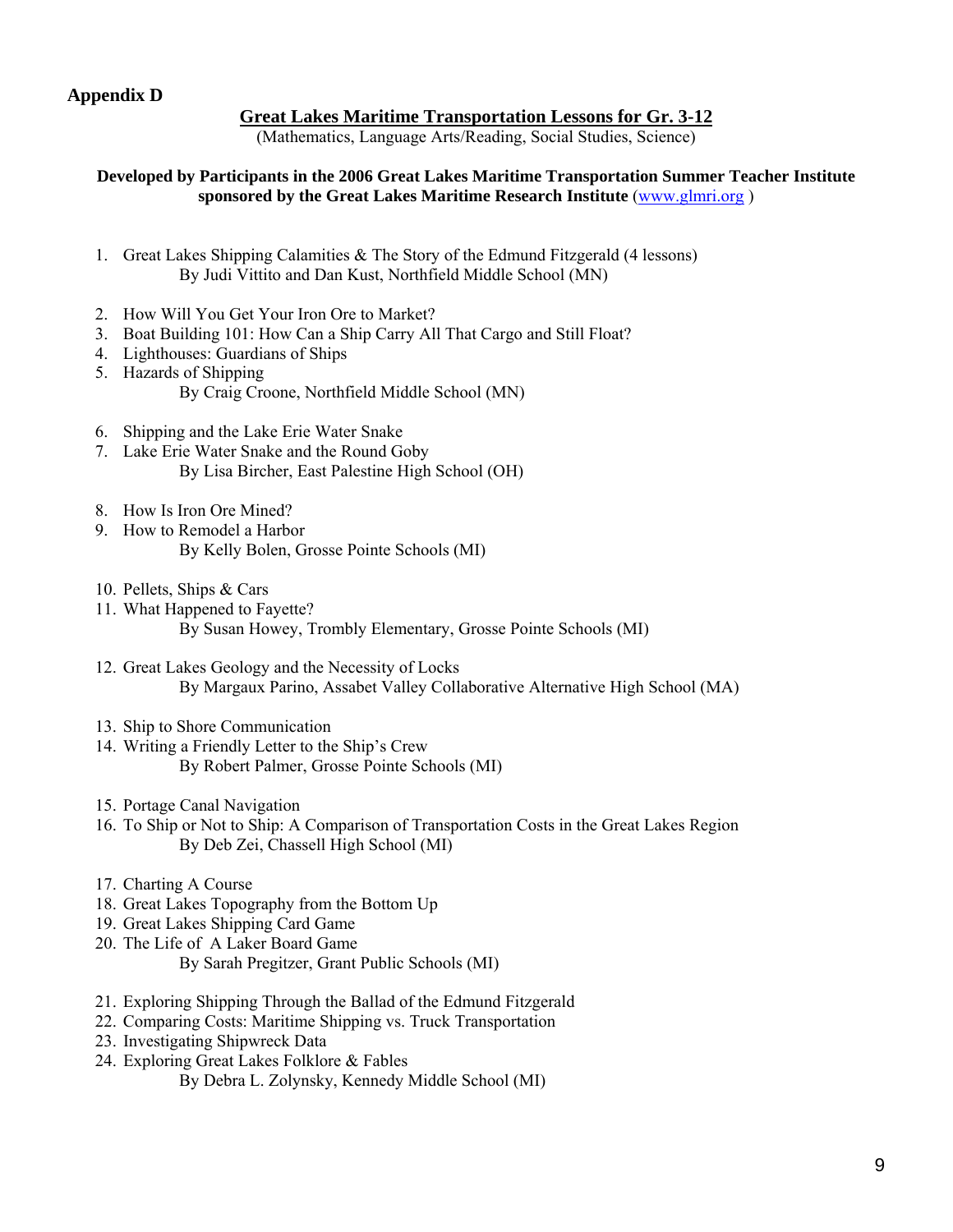# **Appendix E Great Lakes Maritime Transportation Teaching Trunk Resources** (10/22/06)

Available to Great Lakes educators from

Western U.P. Center for Science, Mathematics and Environmental Education at Michigan Technological University 105 Dillman Hall Tel: (906) 487-3341 Email: jchadde@mtu.edu

# **CHILDREN'S LITERATURE**

Barker, Charles Ferguson. (2005). **The Day the Great Lakes Drained Away.** Grades 2-5 What would happen if the Great Lakes drained away? This unique children's book shows the interesting landscape that would be revealed if all the water in the Great Lakes was to suddenly disappear. This book educates children and adults about the geologic features under the Great Lakes, and reminds us never to take the Great Lakes for granted.

# Bergel, Colin. (2000). **Mail by the Pail.** Grades K-4

This book illustrates the mail delivery system for Great Lakes freighters. The J. W. Westcott Company operates the mailboat for the U.S. Postal Service marine post office in Detroit-the only mailboat that delivers mail to freighters while they are moving.

Durbin, William. (2003). **Journal of Otto Peltonen: A Finnish Immigrant in Hibbing, MN, 1905.** Ages 12+ The story of a young Finnish boy and his family's experience working in the iron ore mines and growing up in a company town on the Minnesota Iron Range.

Gibbons, Gail. (1992). **The Great St. Lawrence Seaway.** Ages 4-8 yrs. Explains the history of this great trade route. Early French explorers and fur traders were halted by the treacherous rapids 500 miles upstream and eventually developed a system for carrying their trade canoes and cargoes around the dangerous stretches to the river beyond, leading into what became known as the Great Lakes. Ultimately, locks were built to do the lifting. The complexities of the lock system are clearly explained in a series of animated diagrams with just enough information for young readers

Henry, Ragene. (2005). **Barefoot Boys of Fayette.** Grades 3-5 Students learn about the past in the small furnace town of Fayette in Michigan's Upper Peninsula in 1881 with a young boy and his friends.

Hertel, Captain Robert. (1999) The Edmund Fitzgerald: Lost With All Hands. Grades 3-6 (8 copies) A factual account describing the fate of the Edmund Fitzgerald, including Great Lakes geography, shipping, and theories as to why the ship sank. Also contains a simple maritime glossary.

Holling, Holling Clancy. (1941). **Paddle to the Sea.** Grades 3-5 An Indian boy carves a wooden canoe and sets it into Lake Nipigon to watch it float away. The canoe spends four years on the water, being picked up by loggers, fishermen, and families before finally making it to the ocean. The canoe's adventures give children a sense of the wonders and diversity in the Great Lakes.

Walker, Niki. (2003). **Life in an Anishinabe Camp.** Grades 3-5 Crabtree Publishing Company. [www.crabtreebooks.com](http://www.crabtreebooks.com/) Follow the Anishnabe as they make a living in the Lake Superior land of Hiawatha…travel, children's lives, setting up camp, hunting and fishing, clothing, games, beliefs, working, and self-government.

Wargin, Kathy Jo. (2003) **The Edmund Fitzgerald: The Song of the Bell.** Grades K-4 The giant ship leaves Superior, Wisconsin loaded with iron ore to make steel that will be used to build cars, but disaster is building as the storm clouds, known as the 'gales of November' gather… This is the story of what happened to the 29 sailors.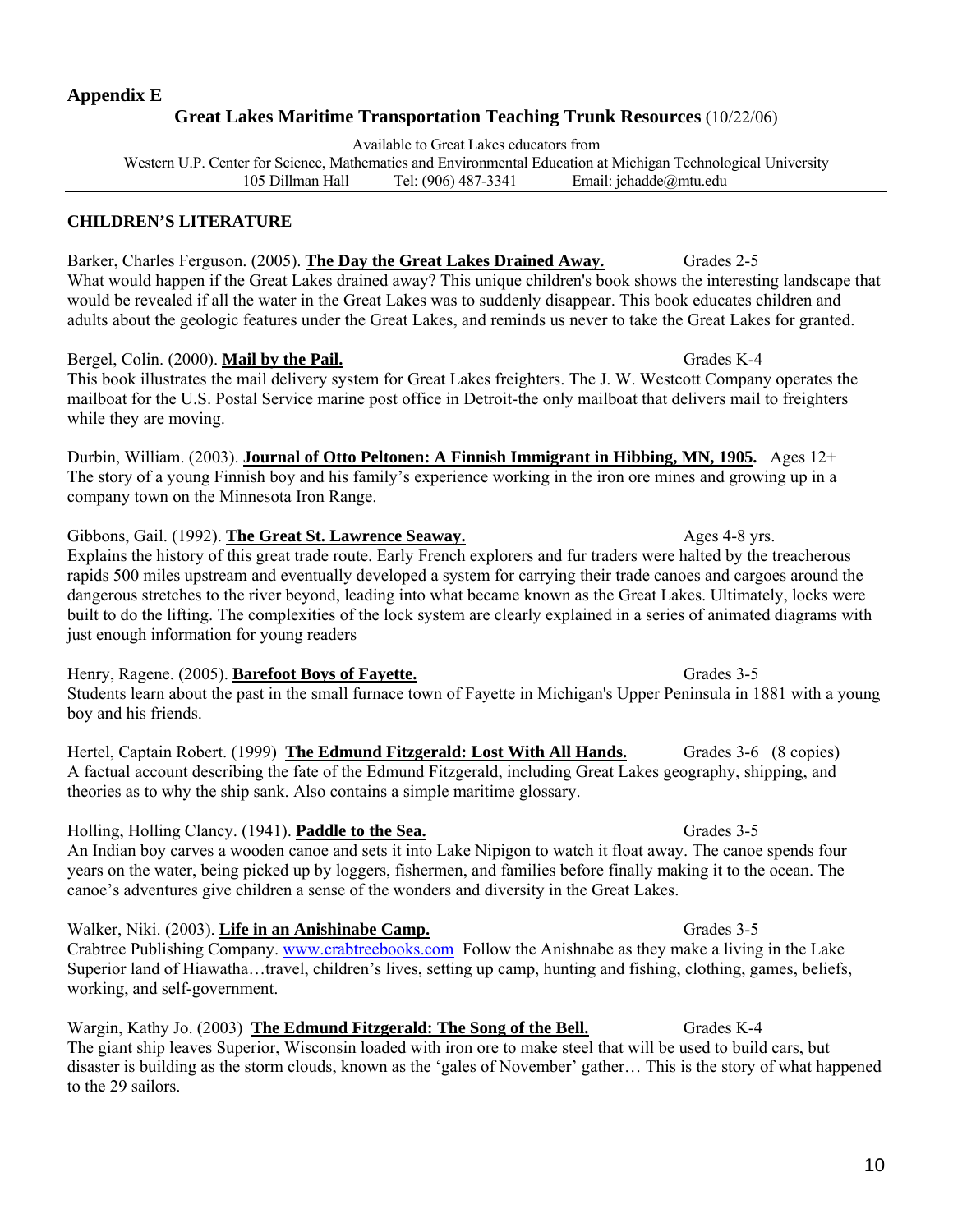# **REFERENCES**

Duluth Port Authority. 2005. **Pride of the Inland Seas** .

Describes the history of the port of Duluth. An additional 20 chapters that were not included in the book are available on Duluth Port Authority's website <http://www.duluthport.com/>.

Great Lakes Shipwreck Historical Society. 1998. **Whitefish Point Light Station 1849.**

Whitefish Point, Michigan has been known to native tribes, explorers, missionaries and mariners for centuries. Drawn by the bountiful fishing offered by Lake Superior, the Chippewa Indians used Whitefish Point as a meeting place. Early exploration of Lake Superior led to the discovery of valuable copper and iron ore deposits in the region. Their economic potential brought commercial vessel traffic that continues today. Whitefish Point marks a turning point for all shipping traffic entering or leaving Lake Superior. The Edmund Fitzgerald went down 17 miles NW of Whitefish Point on November 10, 1975.

Jauck, Autumn and Laura Pederson. 2005. **Pictured Rocks National Lakeshore: Exploring by Trail and Shoreline.**  A full-color photo book capturing the many moods of Lake Superior.

Lake Carriers Association. **U.S.-Flag Shipping on the Great Lakes .** (brochure). Describes major cargoes and provides a useful map of shipping and receiving ports.

Marine Publishing Co. **Know Your Ships: Guide to Boat-Watching 2002.** [www.knowyourships.com](http://www.knowyourships.com/)

Saint Lawrence Development Corporation. **The Great Lakes St. Lawrence Seaway System: Linking North America's Heartland to the World.** Describes pilotage, agents/stevedores, U.S. and Canadian port contacts, Seaway facts, cargoes and more.

Sivertson, Howard. 2001. **Schooners, Skiffs, and Steamships: Stories along Lake Superior's Water Trails**. This book describes the many interesting watercraft used to carry people across Lake Superior. From the bark canoes and wooden schooners that transported the fur trade and the Mackinaw boats, skiffs and bateaux that worked her shores to the first side-wheel and propeller driven steamships that hauled passengers and freight, Lake Superior's early settlers relied on water transportation as a lifeline to civilization.

Soo Lock Boat Tours. 2005. **Locks & Ships.** Vol. 4.

Describes points of interest, histories of Sault Ste. Marie (Michigan & Ontario), lock and canal history in Sault Ste. Marie and St. Lawrence Seaway, historic lighthouses, charts and nautical terms, and more.

U.S. Environmental Protection Agency and Environment Canada. 1995. **Great Lakes Environmental Atlas** Maps, history, environmental concerns, management, diagrams, fact sheets on the five Great Lakes.

# **VIDEOS**

*Aquatic Exotics* (22:00 min.) Grades 4-8 Minnesota Department of Natural Resources – Exotic Species Management Program (1996) Tel: 612-296-2835 Describes common exotic plant and animal species threatening the Great Lakes and suggests way to control their spread. For grades 4-8.

*Barging into the 21st Century* (1996) (8:48 min) American Waterways Association 801 North Quincy Street, Suite 200, Arlington, VA 22203 Tel: 703-841-9300 <http://www.americanwaterways.com/> Follows the tugboats, towboats, and barges which serve the waterborne commerce of the United States, enhancing the industry's ability to provide safe, efficient, and environmentally responsible transportation.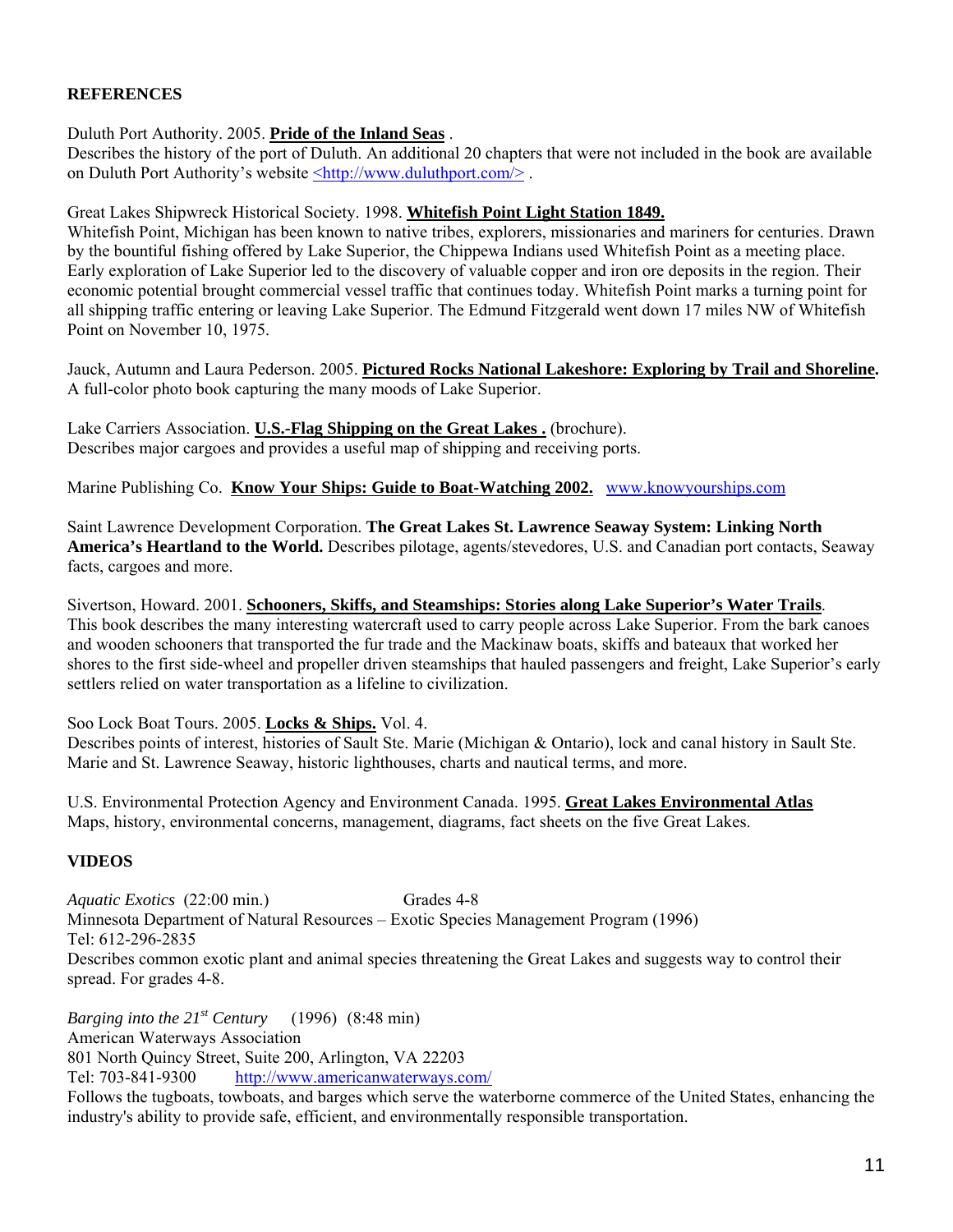*Intermodal Freight Transport* [http://www.marad.dot.gov/index.html.](http://www.marad.dot.gov/index.html)

Maritime Administration U.S. Department of Transportation 400 7th Street, SW Washington, D.C. 20590 Tel: 847-995-0122

To improve and strengthen the U.S. marine transportation system, including infrastructure, industry and labor, to meet the economic and security needs of the Nation. MARAD programs promote the development and maintenance of an adequate, well-balanced United States merchant marine sufficient to carry the Nation's domestic waterborne commerce and a substantial portion of its waterborne foreign commerce, and capable of service as a naval and military auxiliary in time of war or national emergency. MARAD also seeks to ensure that the United States maintains adequate shipbuilding and repair services, efficient ports, effective intermodal water and land transportation systems, and reserve shipping capacity for use in time of national emergency.

*Living on the Edge: Great Lakes-St. Lawrence River Shoreline* (25 minutes) Army Corps of Engineers – Detroit District and the International Joint Commission

*Perspective of a Vital Waterway: The Great Lakes ~ St. Lawrence Seaway System* (21:38 minutes) St. Lawrence Seaway Development Corporation Tel: 1-800-785-2779 [www.greatlakes-seaway.com](http://www.greatlakes-seaway.com/)

Beginning with the construction of the St. Lawrence Seaway in 1954 and the official opening in 1959, this bi-national project shared by Canada and the United States, was one of the top ten public works projects of the 20<sup>th</sup> century. This video captures the rich history, grandeur and diversification of this important waterway which includes channels, locks, rivers, and all five Great Lakes. Ocean-going freighters, bulk carriers, petroleum tankers, cruise ships, and pleasure craft all share in the convenience, efficiency and environmental benefits of one of the world's premiere inland

waterways.

# *Rise and Fall of the Great Lakes*. 1991. National Film Board of Canada (17 minutes)

Tel: 1-800-542-2164 Website: [http://www.nfb.ca/.](http://www.nfb.ca/)

A lesson in the geologic history of the Great Lakes. While the Great Lakes have had their ups and downs, nothing has been harder to take than present-day human impact. In the film, a lone canoeist lives through the changes over time—through Ice Age and flood—only to find himself trapped in a sea of  $21<sup>st</sup>$  century scum.

# *Split Rock Light: Tribute to the Age of Steel (DVD)* (22 minutes)

A story of the beacon that guided the ships along the rocky coast of Lake Superior's North Shore.

*Tragedies in the Mist*. 2004. Thunder Bay National Marine Sanctuary & Underwater Preserve, Alpena, MI Thousands of vessels plied the Great Lakes for exploration, transportation, and trade. Many never reached their destinations. An area of Lake Huron known for extreme weather, treacherous waters, and dense fog has claimed over 200 ships. Today these sites are protected by the Thunder Bay National Marine Sanctuary and Underwater Preserve, allowing us to explore lost chapters of America's past.

#### *A Vital Waterway – The Great Lakes St. Lawrence Seaway System* (10:28 minutes)

St. Lawrence Seaway Development Corporation

Tel: 1-800-785-2779 [www.greatlakes-seaway.com](http://www.greatlakes-seaway.com/)

This video captures the grandeur and economic importance of *The Great Lakes St. Lawrence Seaway System---* its bustling ports, comprehensive marine transportation infrastructure, diverse intermodal transportation connections, and scenic vistas which all contribute to the making of North America's premier inland waterway.

*Where Steel Begins* (15:00 minutes) by the American Iron Ore Association (1991)

Available from Lake Carriers' Association, Suite 915, 614 W. Superior Ave., Cleveland, OH 44113-1383 Tel: 216-861-0592 Website: [www.lcaships.com](http://www.lcaships.com/)

Follow a hunk of iron ore, as it is mined and transformed into a taconite or a pelletized ball that is 60% iron, which then goes on to become the steel used in automobiles, rail lines, buildings, and many more of our everyday products. This video is a bit dated; may be easier to follow for younger audiences. Minnesota-based.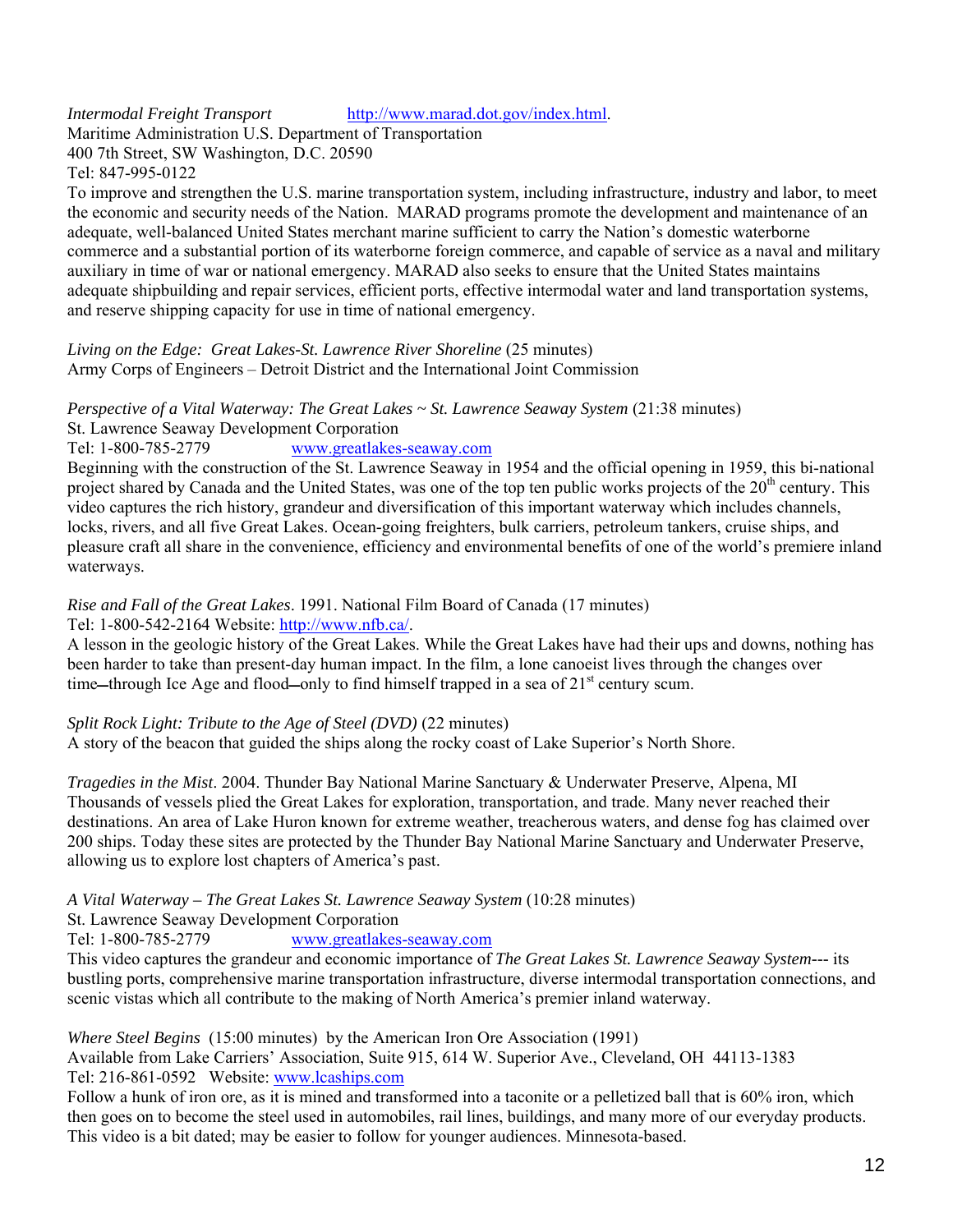*Steel Starts Here* (12:00 minutes) by the Cleveland Cliffs, Inc. Michigan Operations (2005)

P.O. Box 2000, Ishpeming, MI 49849

Tel: 906-475-3400 Website: [www.cleveland-cliffs.com](http://www.cleveland-cliffs.com/) 

Follow a hunk of iron ore, as it is mined and transformed into a taconite or a pelletized ball that is 60% iron, which then goes on to become the steel used in automobiles, rail lines, buildings, and many more of our everyday products. This video is better for older students. Michigan-based.

# **HANDS-ON TEACHING SUPPLIES**

Lake Superior Floor Map – this  $12' \times 15'$  cloth map which lays on the floor can be used to teach students of all ages (with shoes off!) about watersheds, Lake Superior geography, food chains, and much more. Includes laminated labels for states, countries, cities, and the Geography Concentration game found in *Lake Effects,* as well as the supplies for *Cooperative Cleanup,* an activity also described in *Lake Effects.*

Great Lakes Floor Map - this 15' x 20' cloth map which lays on the floor can be used to teach students of all ages (with shoes off!) about the Great Lakes watershed, shipping, geography, and much more. Includes laminated labels for states, countries, and the cities listed as shipping and receiving ports by the Lake Carriers' Association.

Samples of western, low-sulfur coal from the Powder River Basin of Wyoming and Montana

Samples of taconite iron pellets from Hibbing, MN

3 wooden ship models of "lakers" and a tugboat

- 52 playing cards of Great Lakes ships
- 40 Creature Cards from *Great Lakes in My World*
- 2" x 4" stamp of the Duluth Lift Bridge and a freighter entering the Port of Duluth

Inflatable globe

500 piece *Great Lakes Puzzle* 18" x 24"

*More Legends of the Great Lakes* CD (2001) by Carl Behrend. [www.greatlakeslegends.com](http://www.greatlakeslegends.com/)

*Whatever Floats Your Boat – Designing Your Own Edmund Fitzgerald* by Kathleen Sparling, Michigan Earth Science Teachers Association (MESTA). Contains a lesson, iron ore sample, and 5 cannisters of taconite pellets. In the lesson, student design an ore boat, build it, and test it using iron pellets (taconite), the cargo carried by the Edmund Fitzgerald. Student use charts of shipping routes and port cities to calculate distances and shipping time. Addresses math, social studies, and physical science curriculum benchmarks.

*Weather or Not To Go* by Kathleen Sparling, Michigan Earth Science Teachers Association (MESTA). In the lesson, students examine weather patterns, maps, and forecasts to determine whether it is safe to travel on the Great Lakes.

# **CURRICULUM MATERIALS**

*[Exploring the Great Lakes: A Logbook of Adventures](http://www.amazon.com/exec/obidos/tg/detail/-/0938682733/qid=1139875188/sr=1-4/ref=sr_1_4/103-2970187-8879830?v=glance&s=books)* by Patricia Westfield and Nan Soper (2003)

A perfect guide for teaching about the Great Lakes. Includes information, activities, and reproducible worksheets on the Great Lakes, including geography, history, shipping and commerce, folklore, environmental issues, and a fold-out map of the lakes, along with mapping activities. A CD-ROM includes video selections of Niagara Falls, locks and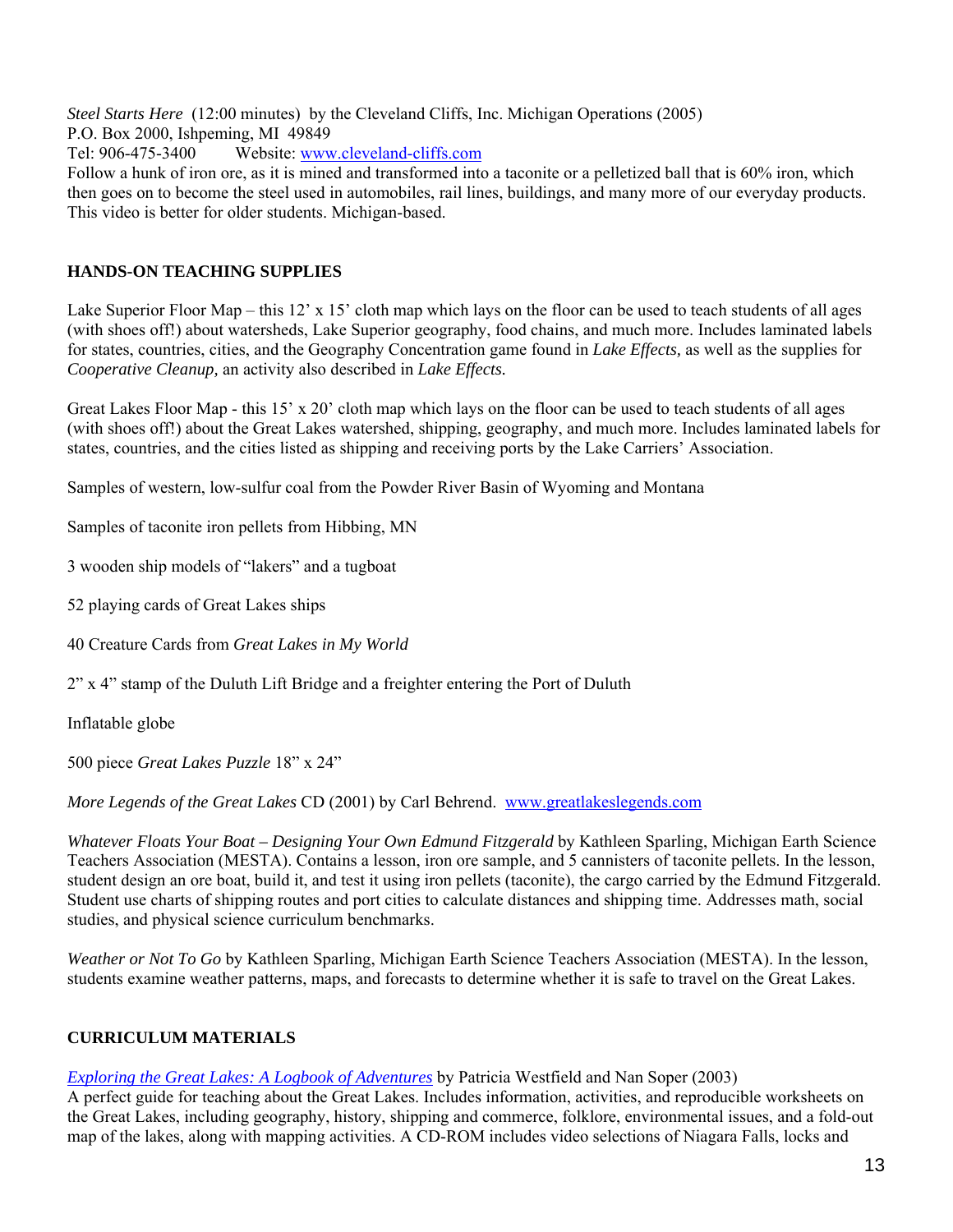canals, ships, lighthouses, and much more. *Exploring the Great Lakes* leads young learners through the five themes of geography in a lively and relevant way, helping them link their new knowledge to their personal lives, as well as helping them understand the lakes' importance to the region and to the nation. Recommended for ages 8 and up. Spiral bound. 64 pages.

*Global Change in the Great Lakes Scenarios* (addresses 10 topics; Scenario #3 is on Great Lakes Shipping). (1991) by Rosanne Fortner. Ohio Sea Grant Education Program at Ohio State University. This series of short publications was designed to help people understand how global change may affect the Great Lakes region. Scenarios address: climate change models, effect on water resources, shipping, biological diversity, agriculture, air toxins, eutrophication, fish, recreation, and forests. The scenarios are written in terms the general public can understand, and their content has been reviewed by a panel of experts.

# *Great Lakes in My World*

Alliance for the Great Lakes (Contact: Stephanie Smith  $\leq$ ssmith@greatlakes.org>, Alliance for the Great Lakes <http://www.greatlakes.org/> Tel: 312-939-0838). A collection of lessons related to the ecology and stewardship of the Great Lakes, includes 40 creature cards of Great Lakes plants and animals, natural and exotic.

*Great Lakes Shipping: Earth Systems Eduction Activites for Great Lakes Schools.* (1997) Edited by Rosanne Fortner. Ohio Seagrant ([http://www-ohiosg.osc.edu](http://www-ohiosg.osc.edu/) ). Provides eleven lessons related to shipping, world connections, cultures, Great Lakes triangle and canals in Ohio.

# *Lake Effects: The Lake Superior Curriculum Guide for Grades K-8* (1998)

The Lake Superior Center/Great Lakes Aquarium,

353 Harbor Drive Duluth, MN 55802

A collection of lessons related to the history, geography, management and stewardship of the Great Lakes and Lake Superior. To order, call: 218 740.3474 or view: [http://www.glaquarium.org/.](http://www.glaquarium.org/)

# *Lake Rhymes – Folk Songs of the Great Lakes Region CD & Book* by Lee and Joann Murdock. (2004)

This 18-song CD with 71 minutes of Lee Murdock performance includes a 146-page book containing musical scores for all 18 songs, plus over 70 historic photos, maps and illustrations. In addition, the book explains the stories behind each song, plus ideas for using the songs to teach history, English, music and geography. Ideal for those who interested in the Great Lakes maritime history or traditional folk music.

*Life of the Lakes: The world's greatest fishery* by Shari Dann, Michigan Sea Grant Extension and Michigan State Univ. Describes the life history of lake trout, their food web, past, present and future management.

*Paddle to the Sea Curriculum Activities* by Marcia Seager and Rosane Fortner of Ohio State University and teacher, Timothy Taylor of Muskingum County Schools. Contains 40 classroom activities that can be taught while reading the book. Activities are on Great Lakes geography, shipping (travel math, buoys, how locks work), lake ecosystems, and stewardship which can be taught in science, social studies, language arts, and math classes. Grades 2-6.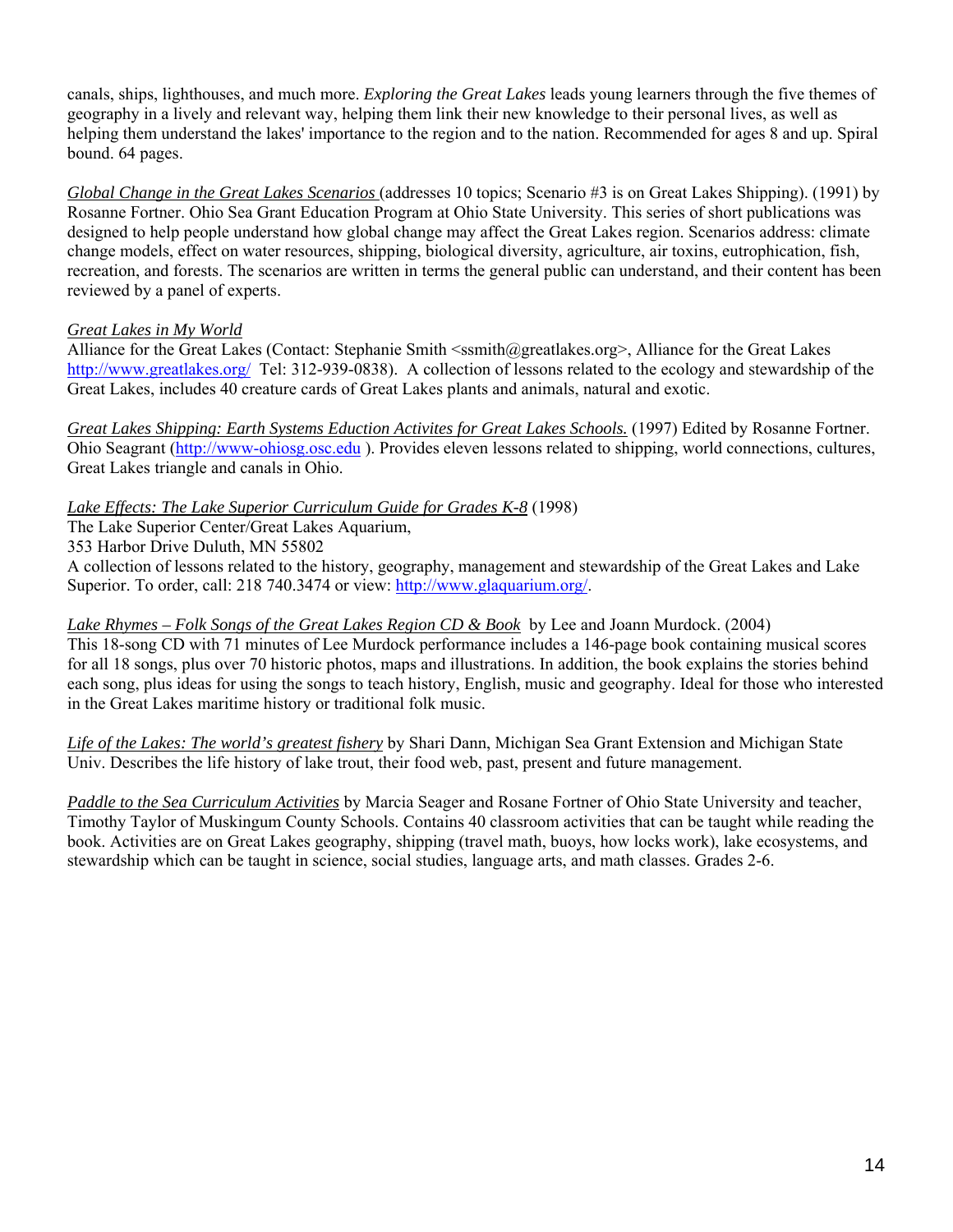# *Great Lakes Shipping: Did You Know Quiz*

#### *How many of the following questions can you answer correctly? Are you a:*<br>Deck Hand = 25% correct (5 correct answers) *You're heading for a shipwreckll* Deck Hand = 25% correct (5 correct answers) *You're heading for a shipwreck!!*

|                             |                                | $D$ in the state of $D$ is the contract and $D$ in the integrating for a simplificant. |
|-----------------------------|--------------------------------|----------------------------------------------------------------------------------------|
| First Mate = $50\%$ correct |                                | (10 correct answers) Get the books out and study up!                                   |
| Engineer = 75% correct      | (15 correct answers) Good job! |                                                                                        |
| Captain = 100% correct      | (20 correct answers) WOW!!     |                                                                                        |

- 1. A 1000-foot "laker" can hold enough iron pellets to make how many automobiles in the U.S.?
	- a. 500
	- b. 5,000
	- c. 15,000
	- d. 1 million
- 2. What percentage of the United State's iron ore used in steel production passes through the Poe lock at Sault Ste. Marie, Michigan?
	- i. 10%
	- ii. 25%
	- iii. 90%
	- iv. None
- 3. Which of the following make up "The Big Three" cargoes carried by U.S.–Flag lakers *in order of tonnage on the Great Lakes*?
	- i. Coal
	- ii. Stone
	- iii. Pelletized iron ore (taconite pellets)
	- iv. Salt
	- v. Grain
	- vi. Liquid bulk (oil and gasoline)
- 4. The "head of the lakes" refers to which city?
	- a. Chicago
	- b. Sault Ste. Marie
	- c. Montreal/Quebec
	- d. Duluth

 5. In which year was the first lock constructed on the St. Mary's River to allow boat passage around the St. Mary's rapids?

| 1798 | 1850 | 1895 | 1959 |
|------|------|------|------|
|      |      |      |      |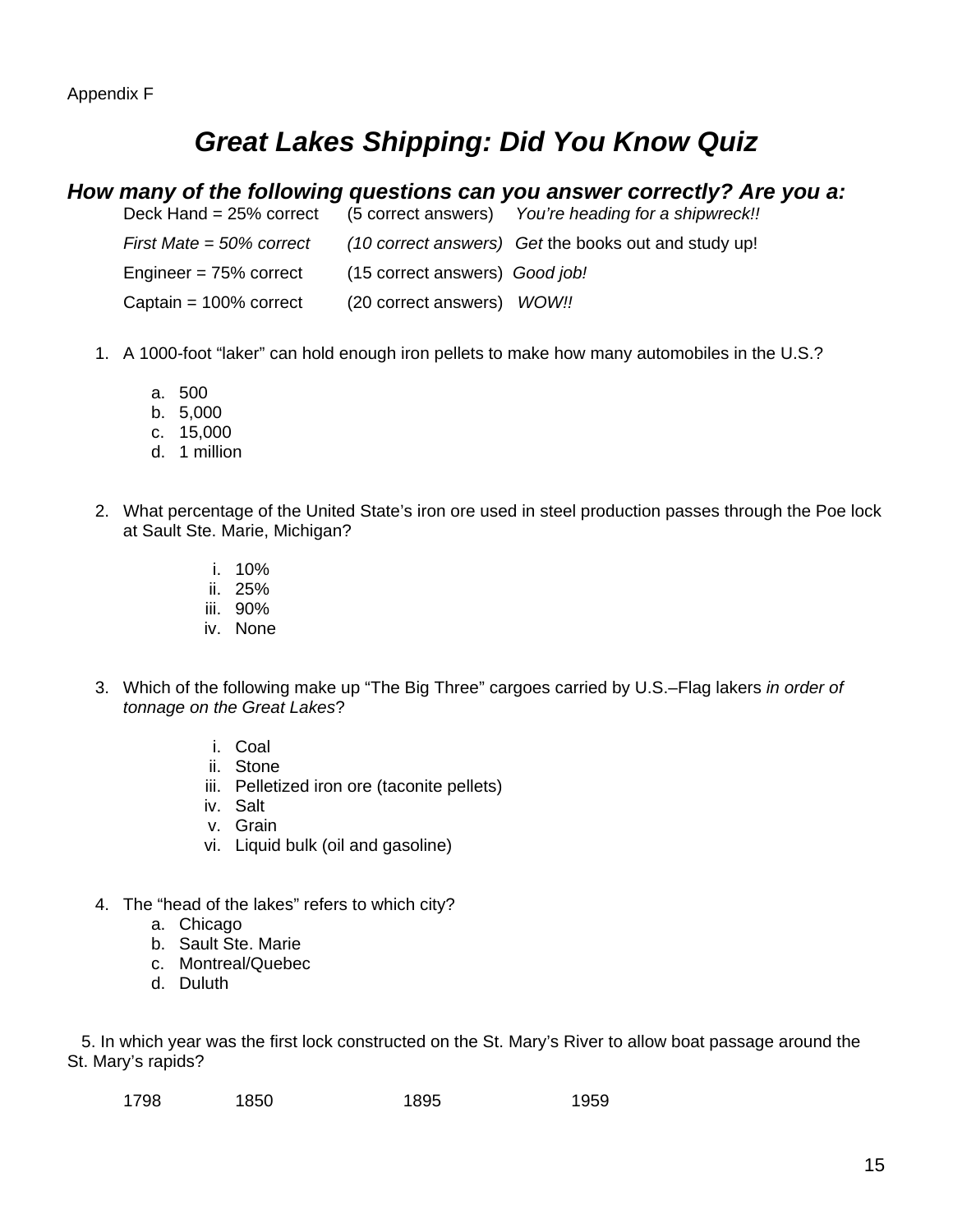- 6. What is "Operation Taconite" run by the Coast Guard at Sault Ste. Marie, Michigan?
- 7. What was the name of the first sailing vessel on the Great Lakes?

*The Griffin The Invincible Lady Elgin Mayflower* 

8.Which President ordered the current Whitefish Point Lighthouse to be built?

9. Which of the Soo Locks is the longest and most used today?

10. Why did Mr. Carlson, the lighthouse keeper at Whitefish Point in 1918, have the assistant lighthouse keeper and his wife turned over to authorities?

11. When does a 1,000-foot laker hog, sag or list?

12. What does it mean when a large ocean-going vessel (saltie) must "swish and spit" just like you do when the dentist cleans your teeth?

a. That all the crew have to go brush their teeth right away.

b. It's time for the crew to wash the ship by "swishing" water over the deck and polishing it to a "spit" shine.

c. The water in the ballast tanks needs to be exchanged, either saltwater for fresh, or freshwater for saltwater.

13. How many crew members does it take to load a 1000-foot laker with a full load?

1 10 20 50

- 14. Where is the bell from the Edmund Fitzgerald?
	- a. At the bottom of Lake Superior
	- b. At the bottom of Lake Michigan
	- c. In the Mariners' Church in Detroit
	- d. On display at the Great Lakes Shipwreck Museum at Whitefish Point in Michigan's Upper Peninsula.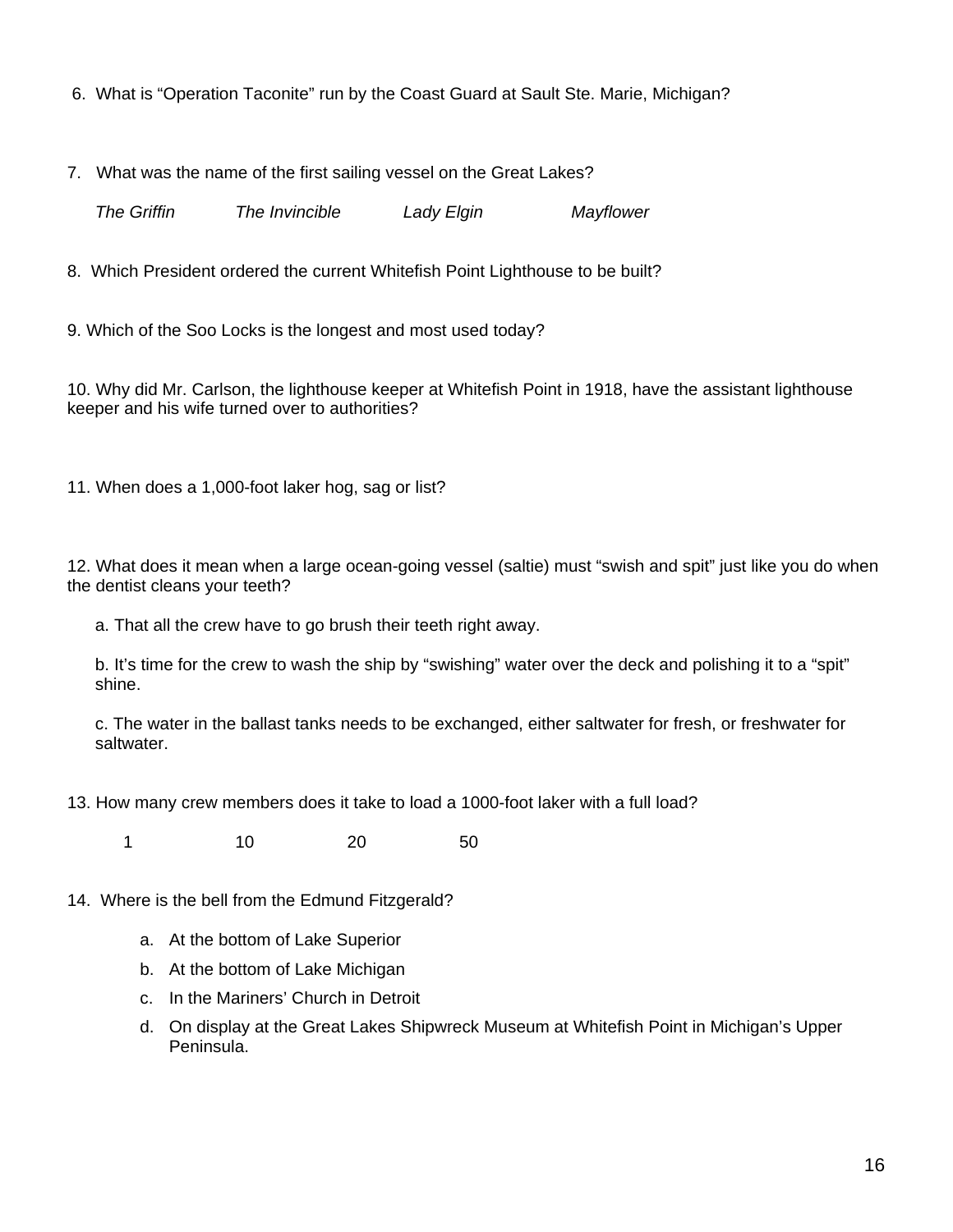15. What are the top 3 products *shipped through the Soo Locks each year*?

- a. Iron ore (taconite)
- b. limestone
- c. wheat
- d. coal
- e. salt
- 16. How many 1000-foot lakers does it take to transport the cargo carried by six 100-car trains or 2,308 trucks?
	- a. One
	- b. Two
	- c. Three
	- d. Four

17. What is the total drop in elevation from Lake Superior to the Atlantic Ocean?

18. What is the drop in elevation between each of the Great Lakes?

Lake Superior to Lake Huron Lake Huron to Lake Erie Lake Erie to Lake Ontario Lake Ontario to Montreal (St. Lawrence Seaway)

- 19. During which month has there been the greatest number of shipwrecks?
- 20. What is the total number of lives lost on the Great Lakes in shipping-related casualties in recorded history?

500 2,000 10,000 30,000 50,000

(Questions 1-10 and 16-20 by Joan Chadde; questions 11-13 by Katherine Roll; questions 14-16 by Lisa Bircher)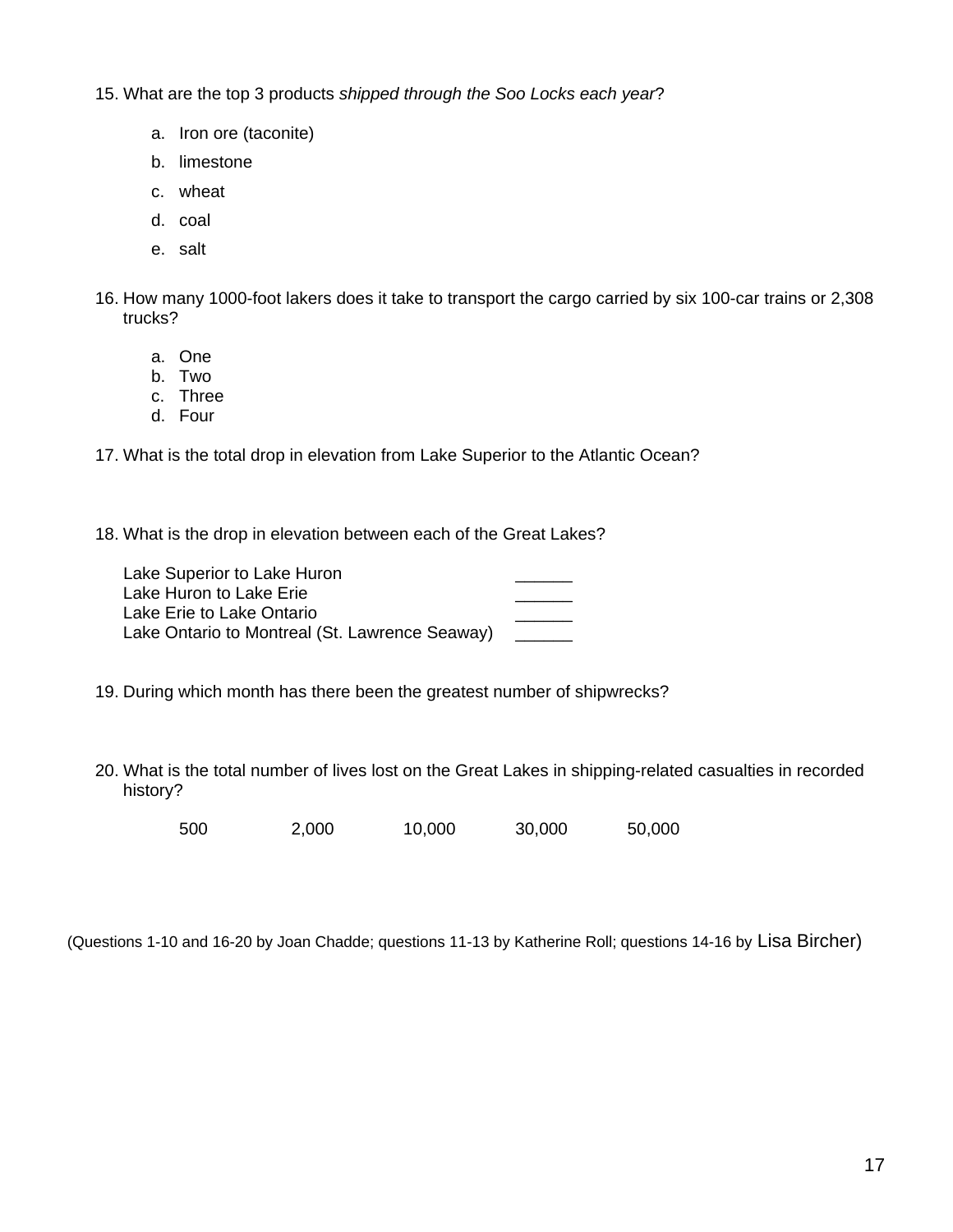# *Great Lakes Shipping: Did You Know Quiz -* **ANSWERS**

#### *How many of the following questions can you answer correctly? Find out if you are a:*

Deck Hand = 25% correct (5 correct answers) *You're heading for a shipwreck!!* 

| First Mate $=$ 50% correct |                                | (10 correct answers) Get the books out and study up! |
|----------------------------|--------------------------------|------------------------------------------------------|
| Engineer = $75%$ correct   | (15 correct answers) Good job! |                                                      |
| Captain = $100\%$ correct  | (20 correct answers) WOW!!     |                                                      |

- 1. A 1000-foot "laker" can hold enough iron taconite pellets to make how many automobiles in the U.S.? **a. 15,000**
- 2. What percentage of the United State's iron ore used in steel production passes through the Poe lock at Sault Ste. Marie, Michigan?
	- **a. 90%**
- 3. Which of the following make up "The Big Three" cargoes carried by U.S.–Flag *lakers in order of tonnage* on the Great Lakes?
	- **i. Coal = #3**
	- **ii. Stone = #2**
	- **iii. Pelletized iron ore (taconite pellets) = #1**
- 4. The "head of the lakes" refers to which city? **Duluth**
- 5. In which year was the first lock constructed on the St. Mary's River to allow boat passage around the St. Mary's rapids? **1798 (can now be seen outside the St. Mary's Paper Company in Sault Ste Marie, ON)**
- 6. What is "Operation Taconite" run by the Coast Guard at Sault Ste. Marie, Michigan? **i. The largest ice-breaking operation in the United States.**
- *7.* What was the name of the first sailing vessel on the Great Lakes? *The Griffin (1679)*
- 8. Which President ordered the current Whitefish Point Lighthouse to be built? **President Lincoln**
- *9.* Which of the Soo Lock is the longest and most used today? **Poe lock**
- 10. Why did Mr. Carlson, the lighthouse keeper at Whitefish Point in 1918, have the assistant lighthouse keeper and his wife (both German) turned over to authorities? *He overheard their plan to disable the Whitefish Point light in order to stop iron ore shipments through the Soo Locks that were aiding the United States' efforts in WW I !!*
- 11. When does a 1,000-foot "laker" hog, sag or list?

**Answer:** *When it is improperly loaded***.** A 1,000 foot laker is much like a tippy canoe. It is essential that it be properly loaded with cargo to distribute the weight. It can "list" dangerously to one side and tip over, in much the same way a canoe would. Improper loading can also cause a vessel to "hog" creating a convex curve in the hull, or "sag" creating a concave curve in the hull.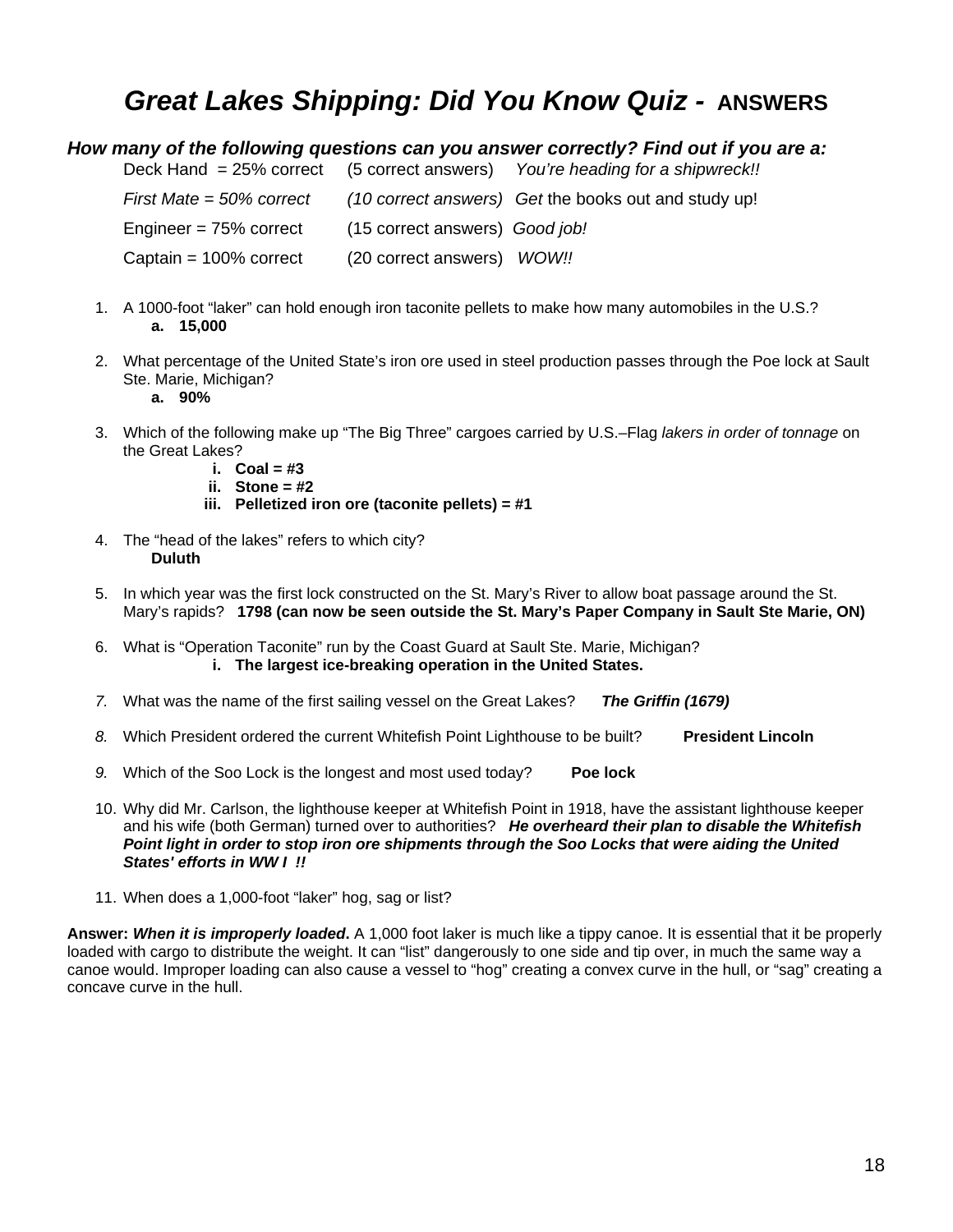**Properly Loaded Ship**  Listing Ship **HOGGING SAGGING**  Load Load Load

12. What does it mean when a large ocean-going vessel (saltie) must "swish and spit" just like you do when the dentist cleans your teeth?

c. **The water in the ballast tanks needs to be exchanged, either saltwater for fresh, or freshwater for saltwater.** By exchanging fresh ballast water for saltwater in the ocean, an ocean-going vessel can almost completely avoid bringing non-native, invasive species from ocean ports to the Great Lakes.

13. How many crew members does it take to load a 1000-foot laker with a full load?

**Answer: Just one! Due to advances in technology a large ship can be loaded by one crew member using remote control (self-loader and self-unloader).** 

- 14. Where is the bell from the Edmund Fitzgerald?
	- **d. On display at the Great Lakes Shipwreck Museum at Whitefish Point in Michigan's Upper Peninsula.**
- 15. What are the top 3 products shipped through the Soo Locks each year?
	- **a. Iron ore (taconite) = 74%**
	- **c. wheat = 11%**
	- **d. coal = 6%**

16. How many 1000-foot lakers does it take to carry the cargo carried by six 100-car trains (10,000-ton capacity each) or 2,308 (26-ton capacity) trucks?

- **a. One (a 1000-foot laker carries 60,000 tons)**
- 17. What is the total drop in elevation from Lake Superior to the Atlantic Ocean? **Lake Superior is 640 feet above the Atlantic Ocean.**

18. What is the drop in elevation between each of the Great Lakes?

| Lake Superior to Lake Huron | 21 feet         |
|-----------------------------|-----------------|
| Lake Huron to Lake Erie     | 12 feet         |
| Lake Erie to Lake Ontario   | <b>326 feet</b> |
| Lake Ontario to Montreal    | 224 feet        |
| (Totals 583 feet)           |                 |

19. During which month has there been the greatest number of shipwrecks? **From 1800-1975, 140 shipwrecks have occurred on the Great Lakes during the month of November; 40 were on Lake Superior and 38 were on Lake Huron.** 

20. What is the total number of lives lost on the Great Lakes in shipping-related casualties in recorded history? **30,000** 

(Questions 1-10 and 16-20 by Joan Chadde; questions 11-13 by Katherine Roll; questions 14-16 by Lisa Bircher)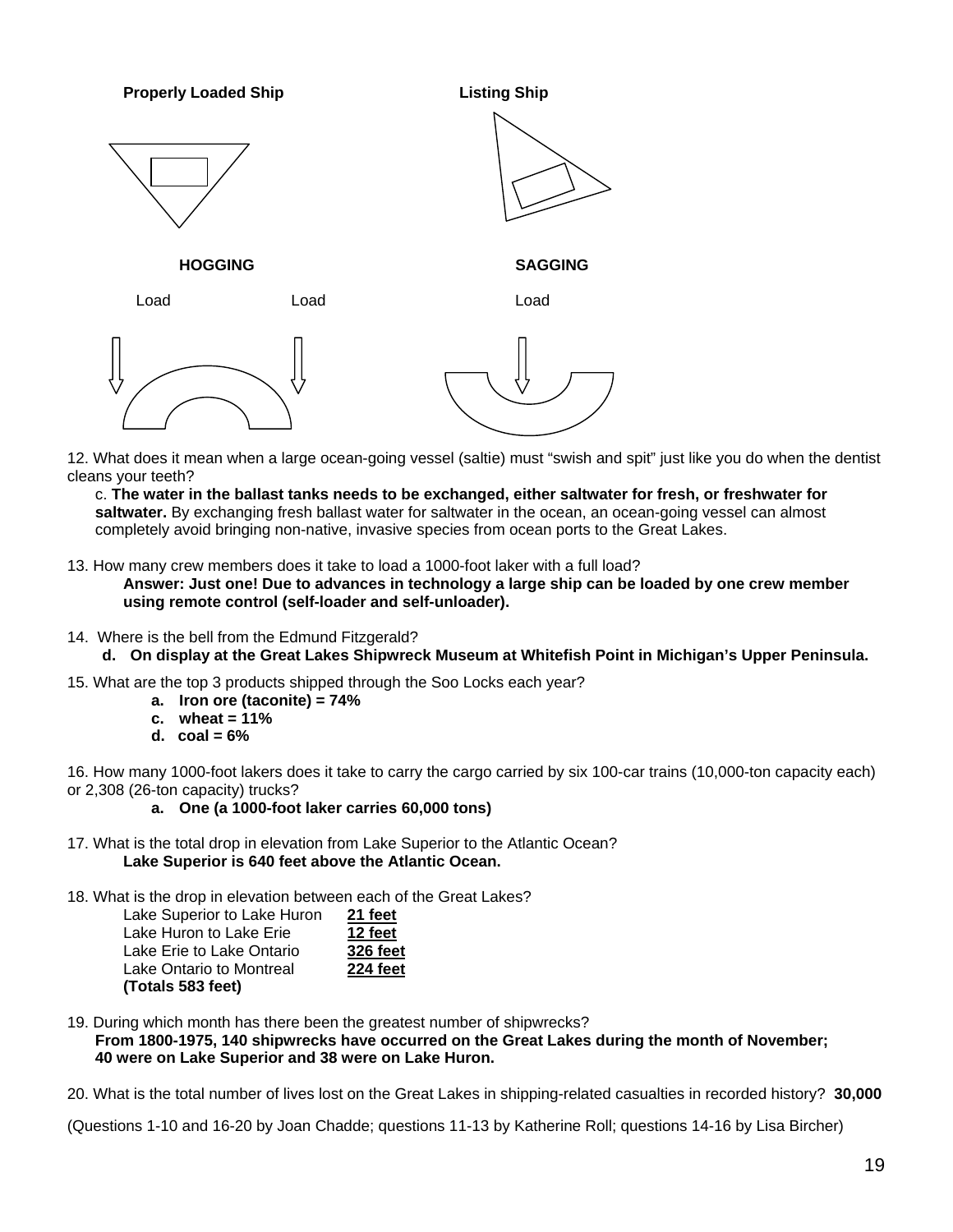# **Appendix G**

# **Great Lakes Maritime Shipping Vocabulary**

| Aft                                       | Behind or back                                                                                                                                                                        |  |
|-------------------------------------------|---------------------------------------------------------------------------------------------------------------------------------------------------------------------------------------|--|
| Aid to navigation                         | Device that is external to the vessel whose purpose is to assist a navigator to determine<br>position.                                                                                |  |
| <b>Ballast</b>                            | Weight added to lower a ship in the water making it less top heavy when traveling<br>without cargo. Fresh or salt water are most commonly used.                                       |  |
| Beacon                                    | Light to aid navigation.                                                                                                                                                              |  |
| Bearing                                   | The direction to an object as measured from the boat.                                                                                                                                 |  |
| Berth                                     | A place where a ship anchors or ties up to a dock.                                                                                                                                    |  |
| <b>Bow</b>                                | The front of the ship.                                                                                                                                                                |  |
| <b>Broach</b>                             | When a vessel rolls onto its side                                                                                                                                                     |  |
| Buoy                                      | A floating object moored to the bottom to mark a channel to aid to navigation.                                                                                                        |  |
| Cargo                                     | Goods carried by a ship. General cargo is boxed, bagged, crated or on a pallet. Bulk<br>cargo is loose---usually granular, such as grain, iron ore, taconite pellets, or coal.        |  |
| Channel                                   | The deeper part of a river or harbor for ships to pass through; a route between two<br>bodies of water.                                                                               |  |
| Chart                                     | Nautical version of a highway road map.                                                                                                                                               |  |
| Commodity                                 | Anything that is bought and sold.                                                                                                                                                     |  |
| Course                                    | Direction in which a boat is intended to be steered.                                                                                                                                  |  |
| Danger signal on a ship Five short toots. |                                                                                                                                                                                       |  |
| Day beacon                                | Unlighted fixed aid to navigation.                                                                                                                                                    |  |
| Deck                                      | Flat surface on the upper part of the ship where the crew and passengers can walk.<br>Passenger ships have several decks, whereas a cargo ship (freighter) may have only<br>one deck. |  |
| Dock                                      | A long platform built next to the water as a landing place for ships.                                                                                                                 |  |
| Elevator                                  | A building for storing grain.                                                                                                                                                         |  |
| Export                                    | To send goods from one country for sale in another.                                                                                                                                   |  |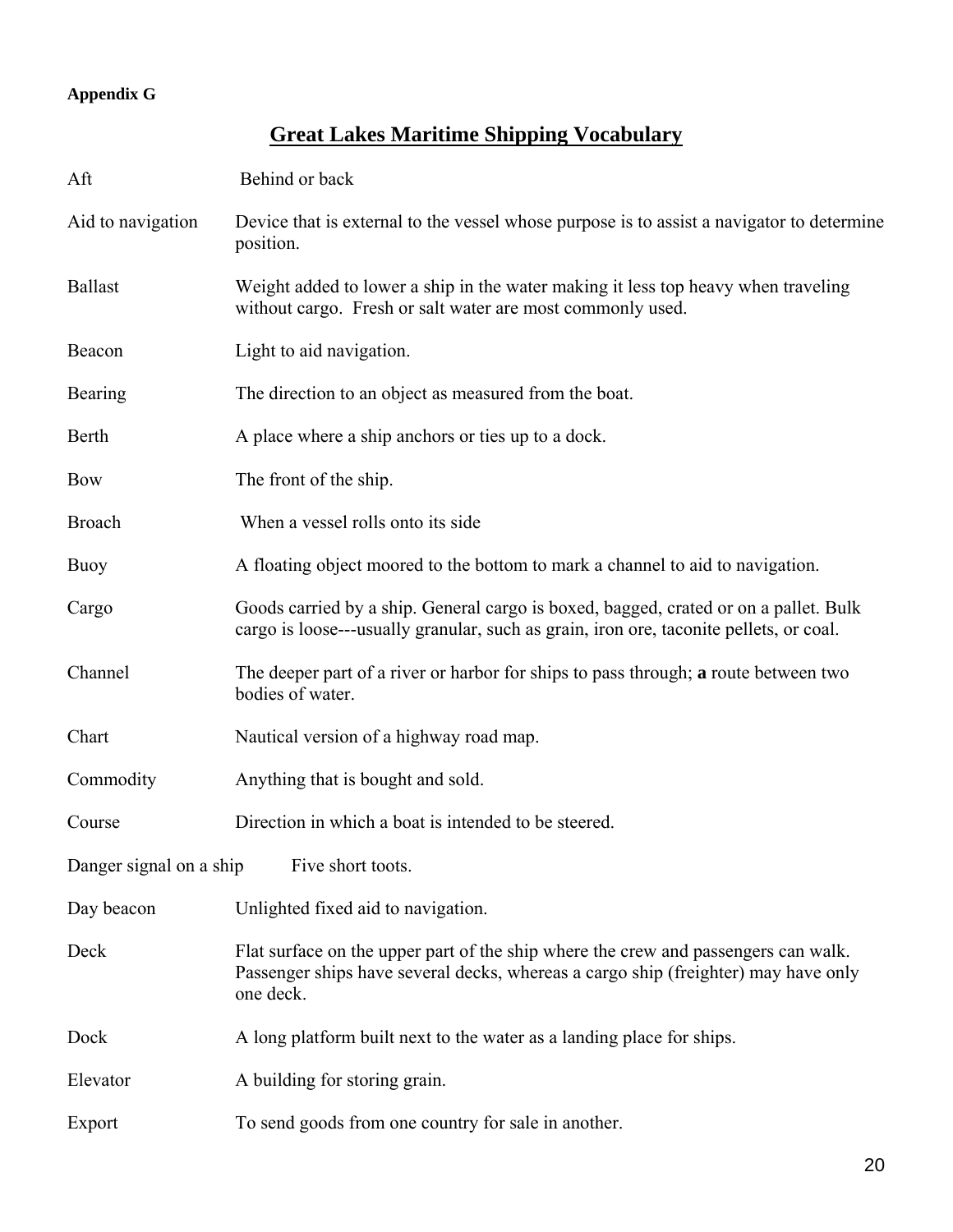| Foghorn               | A horn blown during foggy weather to warn ships of danger.                                                                                                                                         |
|-----------------------|----------------------------------------------------------------------------------------------------------------------------------------------------------------------------------------------------|
| Greenhouse gas        | Gases in the atmosphere, including increased carbon dioxide, methane, ozone, and<br>fluorocarbons that contribute to global warming and may result in greater evaporation<br>from the Great Lakes. |
| Grounded              | When a ship runs aground in shallow waters or on rocky outcrops.                                                                                                                                   |
| Harbor                | A place where ships may anchor.                                                                                                                                                                    |
| Hatch                 | Doorway on a vessel. Hatchcovers are on the deck of a freighter where the vessel is<br>loaded with cargo.                                                                                          |
| Head                  | Bathroom on a vessel.                                                                                                                                                                              |
| Heading               | The direction the boat is pointing.                                                                                                                                                                |
| Hogging               | Improper loading can cause a vessel to "hog" creating a convex curve in the hull.                                                                                                                  |
| Hull                  | Lowermost portion of a ship floating partially submerged.                                                                                                                                          |
| Import                | To bring goods into one country from another.                                                                                                                                                      |
| Inter-modal transport | Moving cargo using more than one mode, such as truck, railway, ship, or plane.                                                                                                                     |
| Invasive species      | Non-native species that are transported to a new area that typically have no natural<br>predators (ex: zebra mussels).                                                                             |
| Leg of a journey      | Portion of a trip.                                                                                                                                                                                 |
| Lighthouses           | Mark entrances to harbors, and warn ship captains where there are dangerous shallow<br>waters or other obstructions.                                                                               |
| Line                  | All ropes on a vessel are called lines.                                                                                                                                                            |
| Listing               | Tipping to the side                                                                                                                                                                                |
| Locks                 | A section of a waterway, in which gates are used to raise or lower the water level to<br>allow ships to move between water bodies of different elevations.                                         |
| Longshoreman          | A person who works on the waterfront loading and unloading ships.                                                                                                                                  |
| Maritime              | Anything having to do with water bodies or the sea; nautical.                                                                                                                                      |
| Maritime shipping     | Transportation of cargo via waterways.                                                                                                                                                             |
| Natural resources     | Useful materials found in nature                                                                                                                                                                   |